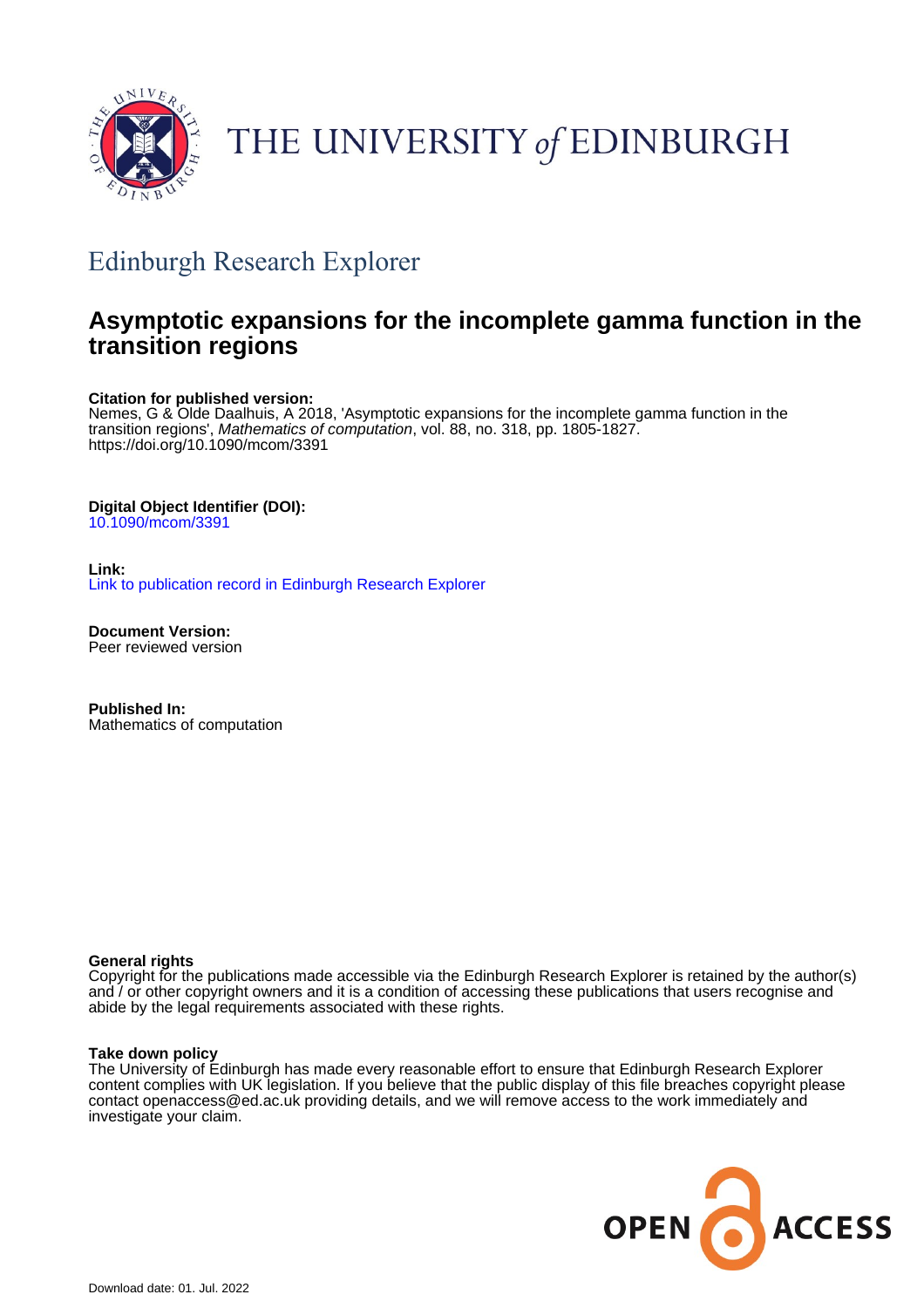# ASYMPTOTIC EXPANSIONS FOR THE INCOMPLETE GAMMA FUNCTION IN THE TRANSITION REGIONS

GERGŐ NEMES AND ADRI B. OLDE DAALHUIS

ABSTRACT. We construct asymptotic expansions for the normalised incomplete gamma function  $Q(a, z) = \Gamma(a, z)/\Gamma(a)$  that are valid in the transition regions, including the case  $z \approx a$ , and have simple polynomial coefficients. For Bessel functions, these type of expansions are well known, but for the normalised incomplete gamma function they were missing from the literature. A detailed historical overview is included. We also derive an asymptotic expansion for the corresponding inverse problem, which has importance in probability theory and mathematical statistics. The coefficients in this expansion are again simple polynomials, and therefore its implementation is straightforward. As a byproduct, we give the first complete asymptotic expansion as  $a \rightarrow -\infty$  of the unique negative zero of the regularised incomplete gamma function  $\gamma^*(a, x)$ .

#### 1. Introduction and main results

The normalised incomplete gamma function  $Q(a, z) = \Gamma(a, z)/\Gamma(a)$  is one of the most widely used special functions of two variables. It is used in constructing gamma distributions [\[9,](#page-20-0) Ch. 17], which appear naturally in the theory associated with normally distributed random variables. In many applications, Poisson random variables are used in which the Poisson rate is not fixed, and the function  $Q(a, z)$ plays an important role in these cases (see, for example, [\[6\]](#page-20-0)). Consequently, efficient and accurate approximations for the incomplete gamma function are essential. In many applications the inverse problem also arises naturally, that is, the problem of determining the solution x, real and positive, of the equation  $Q(a, x) = q$  for given  $0 < q < 1$  and  $a > 0$ .

In the important papers [\[27,](#page-21-0) [31\]](#page-21-0), Temme established asymptotic expansions for the normalised incomplete gamma function as  $a \to \infty$ , that are valid uniformly for  $|z| \in [0, \infty)$ . The asymptotic expansions of the corresponding inverse functions are discussed in [\[29\]](#page-21-0). The large region of validity is important in applications, and many papers in physics, applied statistics, network and control theory, and so on, refer to these uniform asymptotic expansions (see, e.g., [\[11,](#page-20-0) [14,](#page-20-0) [21,](#page-20-0) [22,](#page-20-0) [26,](#page-20-0) [33\]](#page-21-0)).

However, applying Temme's expansions in the neighbourhood of the (most interesting) point  $z = a$  can be difficult because its coefficients possess a removable singularity at this point. To overcome this difficulty, Temme [\[27\]](#page-21-0) gave power series expansions for these coefficients. Having to use local power series expansions for the coefficients in uniform asymptotic expansions, is not a very elegant solution. In this paper, we propose an alternative approach to the problem.

We will construct what we call *transition region expansions*, and provide full details of the inversion of these new expansions. These are expansions that are valid in the regions in which  $Q(a, z)$  changes dramatically, and their coefficients are

<sup>2010</sup> Mathematics Subject Classification. 33B20, 41A60.

Key words and phrases. incomplete gamma functions, asymptotic expansions, transition regions.

The authors' research was supported by a research grant (GRANT11863412/70NANB15H221) from the National Institute of Standards and Technology.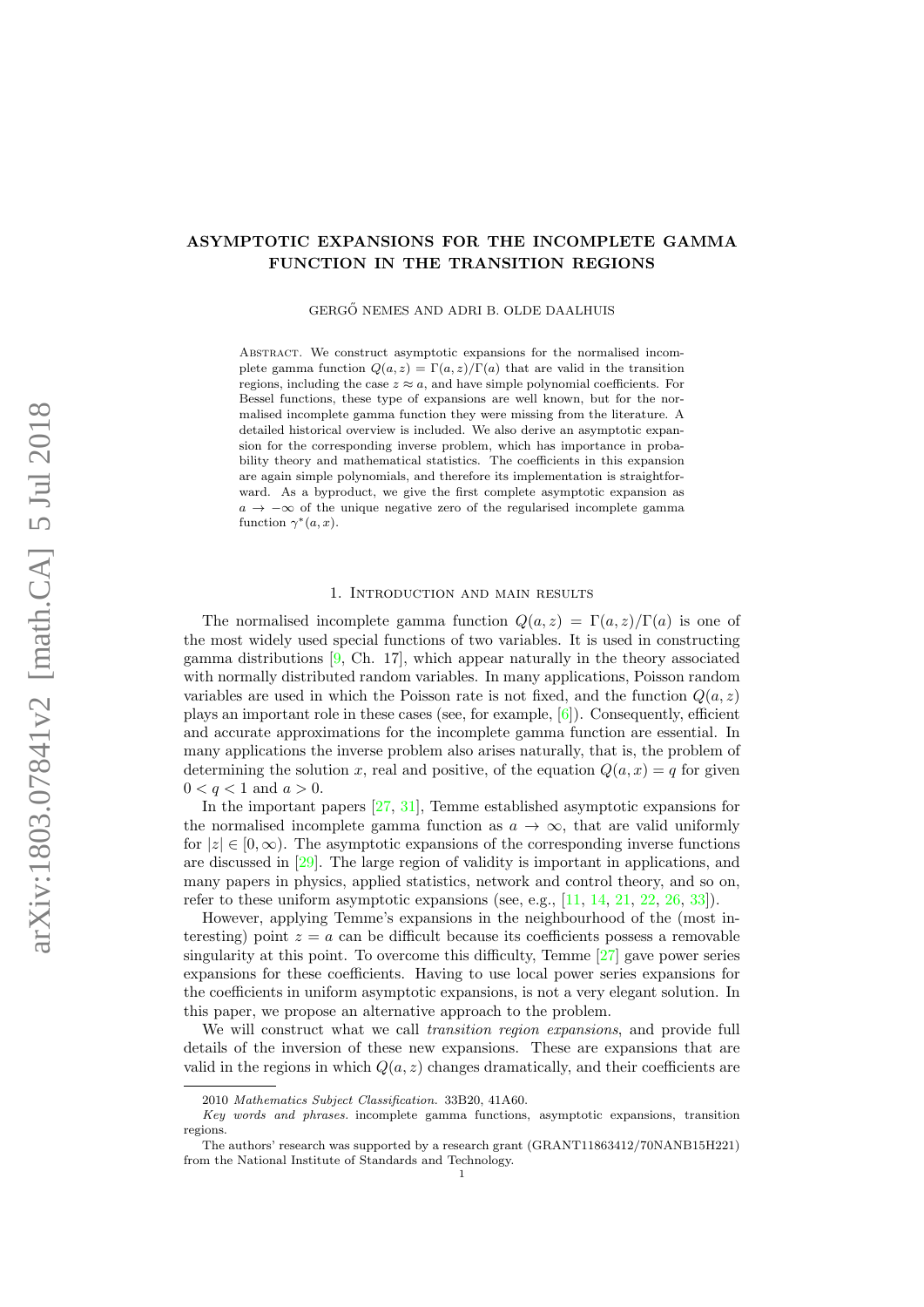<span id="page-2-0"></span>polynomials satisfying simple recurrence relations. The region of validity overlaps with those of the non-uniform "outer" expansions. Furthermore, the coefficients of their inversions are simple polynomials, whose computation and implementation are straightforward.

It is surprising to us that these transition region expansions for the normalised incomplete gamma function have not yet been discussed in the literature, given the fact that expansions of similar type for Bessel functions are well known (see [\[18,](#page-20-0) §[10.19\(iii\)\]](http://dlmf.nist.gov/10.19.iii)). What our new expansions and the transition region expansions for the Bessel functions have in common is that both mimic the corresponding uniform expansions; compare the similarities between  $(1.1)$  and  $(2.6)$ , and between [\[18,](#page-20-0) [Eq.](http://dlmf.nist.gov/10.19.E8) [10.19.8\]](http://dlmf.nist.gov/10.19.E8) and [\[18,](#page-20-0) [Eq. 10.20.4\]](http://dlmf.nist.gov/10.20.E4). The ideas in this paper should also be applicable to other cumulative distribution functions using the results of [\[28\]](#page-21-0).

The proofs of our new results rely heavily on the uniform asymptotic expansions by Temme. Thus, we shall provide full details of his expansions, and even include new recurrence relations for the coefficients in the local power series expansions mentioned above (see Appendix  $\overline{B}$ ). For more information about existing results in the literature and their connection with those we prove in this paper, the reader is referred to the historical overview in Section [2.](#page-5-0)

The following theorem is the main result of the paper.

Theorem 1.1. The normalised incomplete gamma function admits the asymptotic expansions

(1.1) 
$$
Q\left(a, a+\tau a^{\frac{1}{2}}\right) \sim \frac{1}{2} \operatorname{erfc}\left(2^{-\frac{1}{2}}\tau\right) + \frac{1}{\sqrt{2\pi a}} \exp\left(-\frac{\tau^2}{2}\right) \sum_{n=0}^{\infty} \frac{C_n(\tau)}{a^{n/2}}
$$

and

(1.2) 
$$
\frac{e^{\pm \pi i a}}{2i \sin(\pi a)} Q\left(-a, (a + \tau a^{\frac{1}{2}})e^{\pm \pi i}\right) \sim \pm \frac{1}{2} \operatorname{erfc}\left(\pm 2^{-\frac{1}{2}}i\tau\right) \n- \frac{i}{\sqrt{2\pi a}} \exp\left(\frac{\tau^2}{2}\right) \sum_{n=0}^{\infty} \frac{(-i)^n C_n(i\tau)}{a^{n/2}},
$$

as  $a \to \infty$  in the sector  $|\arg a| \leq \pi - \delta < \pi$ , uniformly with respect to bounded complex values of  $\tau$ . Here, erfc denotes the complementary error function [\[18,](#page-20-0) [Eq.](http://dlmf.nist.gov/7.2.E2) [7.2.2\]](http://dlmf.nist.gov/7.2.E2). The coefficients  $C_n(\tau)$  are polynomials in  $\tau$  of degree  $3n + 2$  and satisfy

$$
C_0(\tau) = \frac{1}{3}\tau^2 - \frac{1}{3},
$$

$$
C_n(\tau) + \tau C'_n(\tau) - C''_n(\tau) = \tau(\tau^2 - 2)C_{n-1}(\tau) - (2\tau^2 - 1)C'_{n-1}(\tau) + \tau C''_{n-1}(\tau)
$$

for  $n \geq 1$ . In addition, the even- and odd-order polynomials are even and odd functions, respectively.

The explicit forms of the next two coefficients in  $(1.1)$  are as follows:

$$
C_1(\tau) = \frac{1}{18}\tau^5 - \frac{11}{36}\tau^3 + \frac{1}{12}\tau, \quad C_2(\tau) = \frac{1}{162}\tau^8 - \frac{29}{324}\tau^6 + \frac{133}{540}\tau^4 - \frac{23}{540}\tau^2 - \frac{1}{540}.
$$

For higher coefficients and for an algorithm to generate them, see the end of Section [3.](#page-8-0)

The most common case in applications is when both variables of  $Q(a, z)$  are real and positive. It is possible to combine our transition region expansion (1.1), with the outer expansions that exist in the literature and cover the complete range  $\tau > -a^{1/2}$  (or equivalently, the range  $z > 0$ ). First we note that in Theorem 1.1 we assume that  $\tau$  is bounded. We can weaken this restriction as follows. Since  $C_n(\tau)$  is a polynomial of degree  $3n+2$  it follows that we can allow  $\tau = \mathcal{O}(|a|^{\mu})$  as  $a \to \infty$ , as long as  $\mu < \frac{1}{6}$ . See the proposition below. In Section [2,](#page-5-0) we will give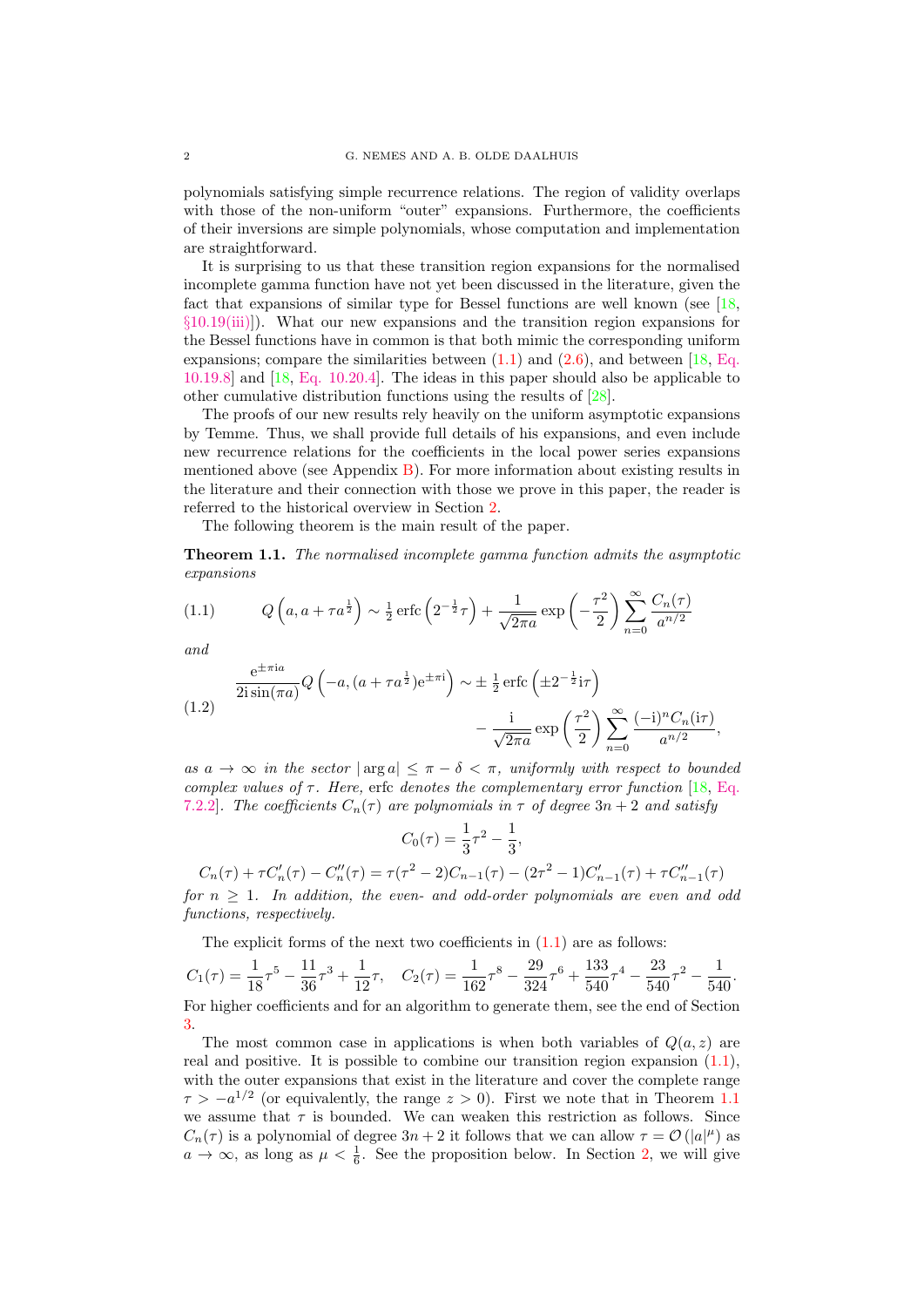<span id="page-3-0"></span>the expansions  $(2.1)$  and  $(2.2)$ . These are also asymptotic expansions with simple coefficients, and with the notation of this section, these two outer expansions are valid for  $|\tau| \ge a^{\mu}$  as  $a \to +\infty$ , with any  $\mu > 0$  (see Appendix [A\)](#page-17-0). Therefore, by combining these three expansions, we can cover the whole range  $\tau > -a^{1/2}$ .

**Proposition 1.2.** The expansions  $(1.1)$  and  $(1.2)$  are still valid in the sense of gen-eralised asymptotic expansions (see, e.g., [\[18,](#page-20-0) §[2.1\(v\)\]](http://dlmf.nist.gov/2.1.v)) provided that  $\tau = \mathcal{O}(|a|^{\mu})$ as  $a \to \infty$  with some constant  $\mu < \frac{1}{6}$ .

In the inverse problem we are trying to find  $x = x(a, q)$  such that

$$
(1.3) \tQ(a, x) = q
$$

holds, where  $0 < q < 1$  and  $a > 0$  are given. The inversion of the normalised incomplete gamma function is an important topic in mathematical statistics and probability theory, in particular for computing percentage points of the  $\chi^2$ -distribution (see, for example,  $[8]$ . A suitable inversion of the expansion  $(1.1)$  yields the following result.

**Theorem 1.3.** For any  $0 < q < 1$ , define  $\tau_0$  to be the unique real root of the equation

(1.4) 
$$
q = \frac{1}{2} \operatorname{erfc} \left( 2^{-\frac{1}{2}} \tau_0 \right).
$$

Then the inverse function  $x = x(a,q)$  that satisfies the equation (1.3) has the asymptotic expansion

(1.5) 
$$
x(a,q) \sim a + \tau_0 a^{\frac{1}{2}} + \sum_{n=0}^{\infty} \frac{d_n(\tau_0)}{a^{n/2}},
$$

as  $a \rightarrow +\infty$ , provided that q is bounded away from 0 and 1. The coefficients  $d_n(\tau_0)$  are polynomials in  $\tau_0$  of degree  $n+2$ . In addition, the even- and odd-order polynomials are even and odd functions, respectively.

The first few coefficients in  $(1.5)$  are as follows:

$$
d_0(\tau_0) = \frac{1}{3}\tau_0^2 - \frac{1}{3}, \quad d_1(\tau_0) = \frac{1}{36}\tau_0^3 - \frac{7}{36}\tau_0, \quad d_2(\tau_0) = -\frac{1}{270}\tau_0^4 - \frac{7}{810}\tau_0^2 + \frac{8}{405}.
$$

For higher coefficients and for an algorithm to generate them, see Section [5.](#page-12-0)

In Theorem 1.3, we assume that  $q$  is bounded away from 0 and 1. In practice, these bounds can be very small. It follows from  $(1.4)$  that  $\tau_0 \to +\infty$  as  $q \to 0$  and  $\tau_0 \rightarrow -\infty$  as  $q \rightarrow 1$ . Since

$$
\frac{1}{2}\operatorname{erfc}\left(2^{-\frac{1}{2}}\tau_0\right) \sim \frac{1}{\sqrt{2\pi}\tau_0} \exp\left(-\frac{\tau_0^2}{2}\right)
$$

as  $\tau_0 \rightarrow +\infty$ , and

$$
\frac{1}{2}
$$
erfc  $\left(2^{-\frac{1}{2}}\tau_0\right) \sim 1 + \frac{1}{\sqrt{2\pi}\tau_0} \exp\left(-\frac{\tau_0^2}{2}\right)$ 

as  $\tau_0 \to -\infty$ , we can infer that  $|\tau_0| \sim \sqrt{-2 \log(q(1-q))}$  as  $q \to 0$  or 1. Since the  $d_n(\tau_0)$ 's are polynomials in  $\tau_0$  of degree  $n+2$ , for  $(1.5)$  to be an asymptotic expansion we need  $\tau_0 = o\left(|a|^{1/2}\right)$  as  $a \to \infty$ . Hence, we need  $\log(q(1-q)) = o(|a|)$ , i.e., q can be sub-exponentially close in |a| to 0 or 1.

The other expansion  $(1.2)$  is particularly well suited for the study of the large-a behaviour of the x-zeros of the regularised incomplete gamma function  $\gamma^*(a, x) =$  $x^{-a}P(a,x) = x^{-a}(1 - Q(a,x)).$  The function  $\gamma^*(a,x)$  is entire in a and x and has a unique negative zero  $x_{-}(a)$  when a is negative and  $a \neq 0, -1, -2, \ldots$ . An asymptotic approximation for  $x_{-}(a)$  as  $a \rightarrow -\infty$  was given by Tricomi [\[35\]](#page-21-0), which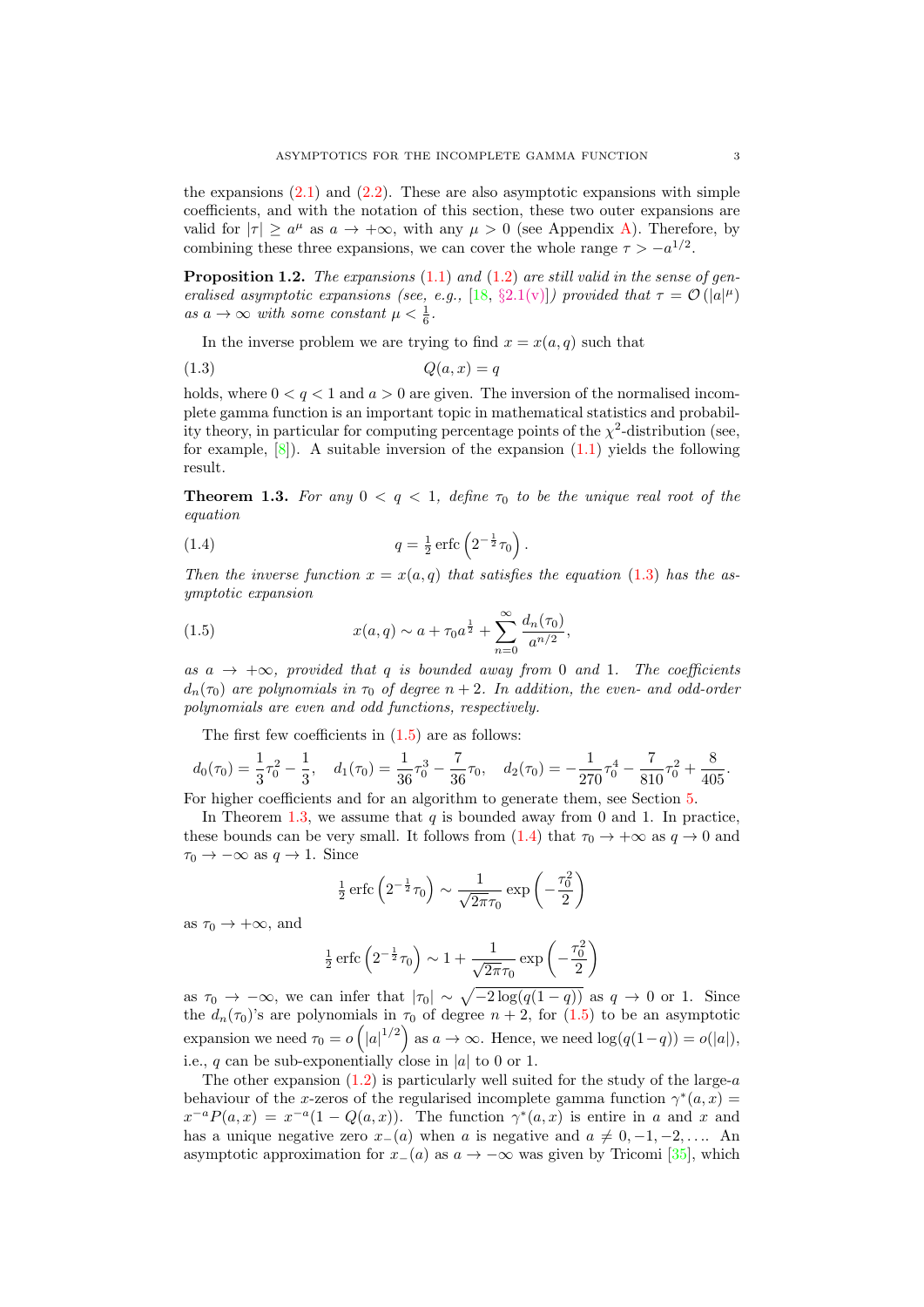<span id="page-4-0"></span>was corrected later by Kölbig  $[10]$ . A more accurate asymptotic approximation was proved recently by Thompson [\[32\]](#page-21-0), which reads

(1.6) 
$$
x_{-}(a) = a - \tau_1 \left(-a\right)^{\frac{1}{2}} - \frac{1}{3}\tau_1^2 - \frac{1}{3} + \mathcal{O}\left(\left(-a\right)^{-\frac{1}{2}}\right),
$$

as  $a \to -\infty$ , provided that a is bounded away from the non-positive integers. Here  $\tau_1$  is the unique solution of the equation

(1.7) 
$$
\cot(-\pi a) = \sqrt{\frac{2}{\pi}} \int_0^{\tau_1} \exp\left(\frac{t^2}{2}\right) dt = \frac{2}{\sqrt{\pi}} F\left(2^{-\frac{1}{2}} \tau_1\right) \exp\left(\frac{\tau_1^2}{2}\right),
$$

where  $F(w)$  denotes Dawson's integral [\[18,](#page-20-0) §[7.2\(ii\)\]](http://dlmf.nist.gov/7.2.ii). In the present paper, we extend the result  $(1.6)$  by deriving a complete asymptotic expansion for  $x_-(a)$ .

**Theorem 1.4.** The unique negative zero  $x_-(a)$  of the regularised incomplete gamma function  $\gamma^*(a, x)$  has the asymptotic expansion

(1.8) 
$$
x_{-}(a) \sim a - \tau_{1}(-a)^{\frac{1}{2}} + \sum_{n=0}^{\infty} \frac{(-i)^{n} d_{n}(i\tau_{1})}{(-a)^{n/2}},
$$

as  $a \rightarrow -\infty$ , provided that a is bounded away from the non-positive integers. Here  $\tau_1$  is the unique solution of the equation (1.7). The coefficients  $d_n(i\tau_1)$  are identical to those appearing in Theorem [1.3](#page-3-0) with  $\tau_0$  replaced by  $i\tau_1$ .

In Theorem 1.4, we require that a is bounded away from the non-positive integers. In practice, these bounds can be very small. Indeed, let  $k$  be a negative integer. It follows from (1.7) that  $\tau_1 \to \pm \infty$  as  $a \to k$ . Since

$$
\cot(-\pi a) \sim -\frac{1}{\pi(a-k)},
$$

as  $a \rightarrow k$ , and

$$
\frac{2}{\sqrt{\pi}}F\left(2^{-\frac{1}{2}}\tau_1\right)\exp\left(\frac{\tau_1^2}{2}\right) \sim \sqrt{\frac{2}{\pi}}\frac{1}{\tau_1}\exp\left(\frac{\tau_1^2}{2}\right),\,
$$

as  $\tau_1 \to \pm \infty$ , we can infer from  $(1.7)$  that  $|\tau_1| \sim \sqrt{-2 \log |a-k|}$  as  $a \to k$ . Since the  $d_n(\mathbf{i}\tau_1)$ 's are polynomials in  $\tau_1$  of degree  $n+2$ , for  $(1.8)$  to be an asymptotic expansion we need  $\tau_1 = o\left(|a|^{1/2}\right)$  as  $a \to -\infty$ . Thus, we need  $\log|a-k| = o(|a|)$ , i.e.,  $a$  can be sub-exponentially close in  $|a|$  to a negative integer.

A different asymptotic expansion for  $x<sub>−</sub>(a)$  can be derived using the known uniform asymptotic expansion of the function  $\gamma^*(a, x)$  [\[31\]](#page-21-0) and the method described in  $[29]$ . The resulting expansion would also hold when a is arbitrarily close to a nonpositive integer. However, the coefficients in this expansion would be complicated functions possessing removable singularities, whereas the expansion (1.8) does not suffer from this inconvenience, because its coefficients are polynomials.

The remaining part of the paper is structured as follows. Section [2](#page-5-0) provides a historical overview on the existing asymptotic expansions of the (normalised) incomplete gamma functions and the relation between those expansions and ours. In Section [3,](#page-8-0) we prove the asymptotic expansions given in Theorem [1.1.](#page-2-0) In Section [4,](#page-12-0) we show that Proposition [1.2](#page-3-0) holds. In Section [5,](#page-12-0) we prove the asymptotic expansions for the inverse and for the unique negative zero of the regularised incomplete gamma function stated in Theorems [1.3](#page-3-0) and 1.4. Finally, in Section [6,](#page-15-0) we compare numerically our new transition region expansion [\(1.1\)](#page-2-0) with one of Temme's uniform asymptotic expansions. We focus especially on the case that  $\tau$  is unbounded, but will make the surprising observation that even in the case that  $\tau$  is comparable with  $a^{1/6}$ , we still obtain reasonable approximations from  $(1.1)$ .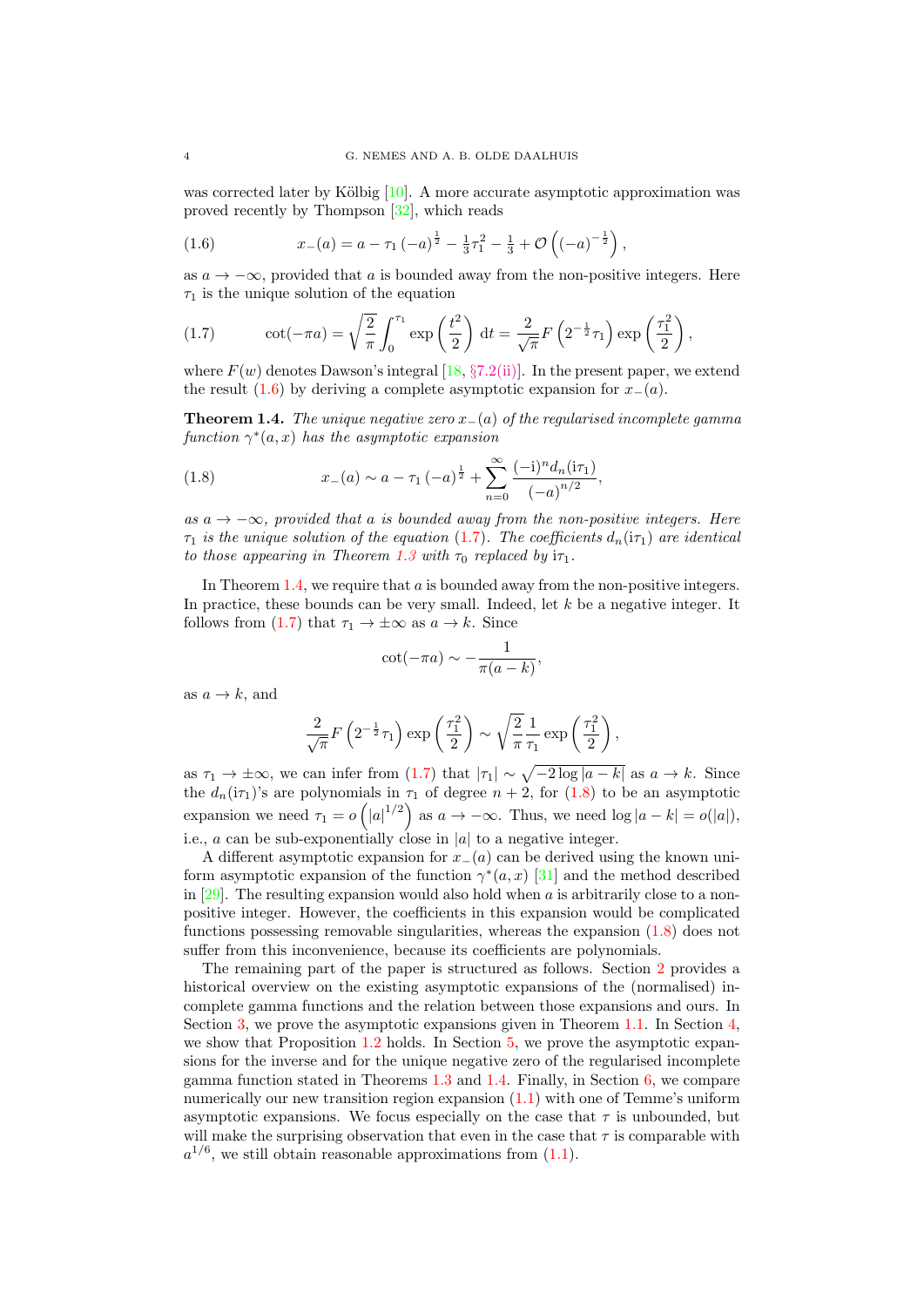#### 2. Historical overview

<span id="page-5-0"></span>The incomplete gamma functions of the complex variables  $a$  and  $z$  are defined by the integrals

$$
\gamma(a, z) = \int_0^z t^{a-1} e^{-t} dt
$$
,  $\Gamma(a, z) = \int_z^{\infty} t^{a-1} e^{-t} dt$ ,

where the paths of integration do not cross the negative real axis, and in the case of  $\Gamma(a, z)$  exclude the origin. The definition of  $\gamma(a, z)$  requires the condition  $\Re(a) > 0$ while in that for  $\Gamma(a, z)$  it is assumed that  $|\arg z| < \pi$ . When  $z \neq 0$ ,  $\Gamma(a, z)$  is an entire function of a, and  $\gamma(a, z)$  extends to a meromorphic function with simple poles at  $a = -n$ ,  $n \in \mathbb{N}$ , with residue  $(-1)^n/n!$ . For fixed values of a, both  $\gamma(a, z)$ and  $\Gamma(a, z)$  are multivalued functions of z and are holomorphic on the Riemann surface of the complex logarithm.

The asymptotic behaviour of  $\gamma(a, z)$  and  $\Gamma(a, z)$  when either a or z is large is well understood (see, for instance,  $[18, §8.11(i)$  $[18, §8.11(i)$  and  $§8.11(ii)]$  $§8.11(ii)]$ ). The treatment when both a and z become large is significantly more complicated since the resulting expansions have to take into account the presence of the transition point at  $z = a$ , about which the asymptotic structures of  $\gamma(a, z)$  and  $\Gamma(a, z)$  go through an abrupt change. For example, in the case of large positive variables, the normalised incomplete gamma function  $Q(a, z) = \Gamma(a, z)/\Gamma(a)$  exhibits a sharp decay near the transition point  $z = a$ , since it is approximately unity when  $z < a$  and decreases algebraically to zero when  $z > a$ . The behaviour of the complementary normalised incomplete gamma function  $P(a, z) = \gamma(a, z)/\Gamma(a)$  follows from the functional relation  $P(a, z) + Q(a, z) = 1$ .

The earliest asymptotic expansions of  $\gamma(a, z)$  and  $\Gamma(a, z)$  for large a and z were given by Mahler [\[12\]](#page-20-0) and Tricomi [\[35\]](#page-21-0). In modern notation, taking  $\lambda = z/a$ , Mahler's expansion for  $\gamma(a, z)$  may be written

(2.1) 
$$
\gamma(a, z) \sim -z^{a} e^{-z} \sum_{n=0}^{\infty} \frac{(-a)^{n} b_{n}(\lambda)}{(z-a)^{2n+1}},
$$

as  $a \to \infty$  in the sector  $|\arg a| \leq \frac{\pi}{2} - \delta < \frac{\pi}{2}$ , provided  $0 < \lambda < 1$ . With the same notation, Tricomi's result for  $\Gamma(a, z)$  reads

(2.2) 
$$
\Gamma(a, z) \sim z^{a} e^{-z} \sum_{n=0}^{\infty} \frac{(-a)^{n} b_{n}(\lambda)}{(z - a)^{2n+1}},
$$

as  $a \to \infty$  in the sector  $|\arg a| \leq \frac{3\pi}{2} - \delta < \frac{3\pi}{2}$ , provided  $\lambda > 1$ . The coefficients  $b_n(\lambda)$  are polynomials in  $\lambda$  of degree n, the first few being

$$
b_0(\lambda) = 1, \quad b_1(\lambda) = \lambda, \quad b_2(\lambda) = 2\lambda^2 + \lambda,
$$
  

$$
b_3(\lambda) = 6\lambda^3 + 8\lambda^2 + \lambda, \quad b_4(\lambda) = 24\lambda^4 + 58\lambda^3 + 22\lambda^2 + \lambda.
$$

Higher coefficients can be computed using the recurrence relation [\[18,](#page-20-0) [Eq. 8.11.9\]](http://dlmf.nist.gov/8.11.9)

$$
b_k(\lambda) = \lambda (1 - \lambda) b'_{k-1}(\lambda) + (2k - 1)\lambda b_{k-1}(\lambda),
$$

for  $k \geq 1$ . For other representations of  $b_k(\lambda)$ , including an explicit expression involving the Stirling numbers of the second kind, the reader is referred to [\[17\]](#page-20-0).

An analogous expansion for  $\Gamma(-a, z)$  was subsequently provided by Gautschi [\[5\]](#page-20-0) (which was extended later to complex a by Temme  $[30]$ ) in the form

(2.3) 
$$
\Gamma(-a, z) \sim z^{-a} e^{-z} \sum_{n=0}^{\infty} \frac{a^n b_n(-\lambda)}{(z+a)^{2n+1}},
$$

as  $a \to \infty$  in the sector  $|\arg a| \leq \frac{\pi}{2} - \delta < \frac{\pi}{2}$ , provided  $z/a = \lambda > -1$ . If we restrict  $\lambda$  to positive values, the expansion  $(2.\overline{3})$  remains valid in the wider range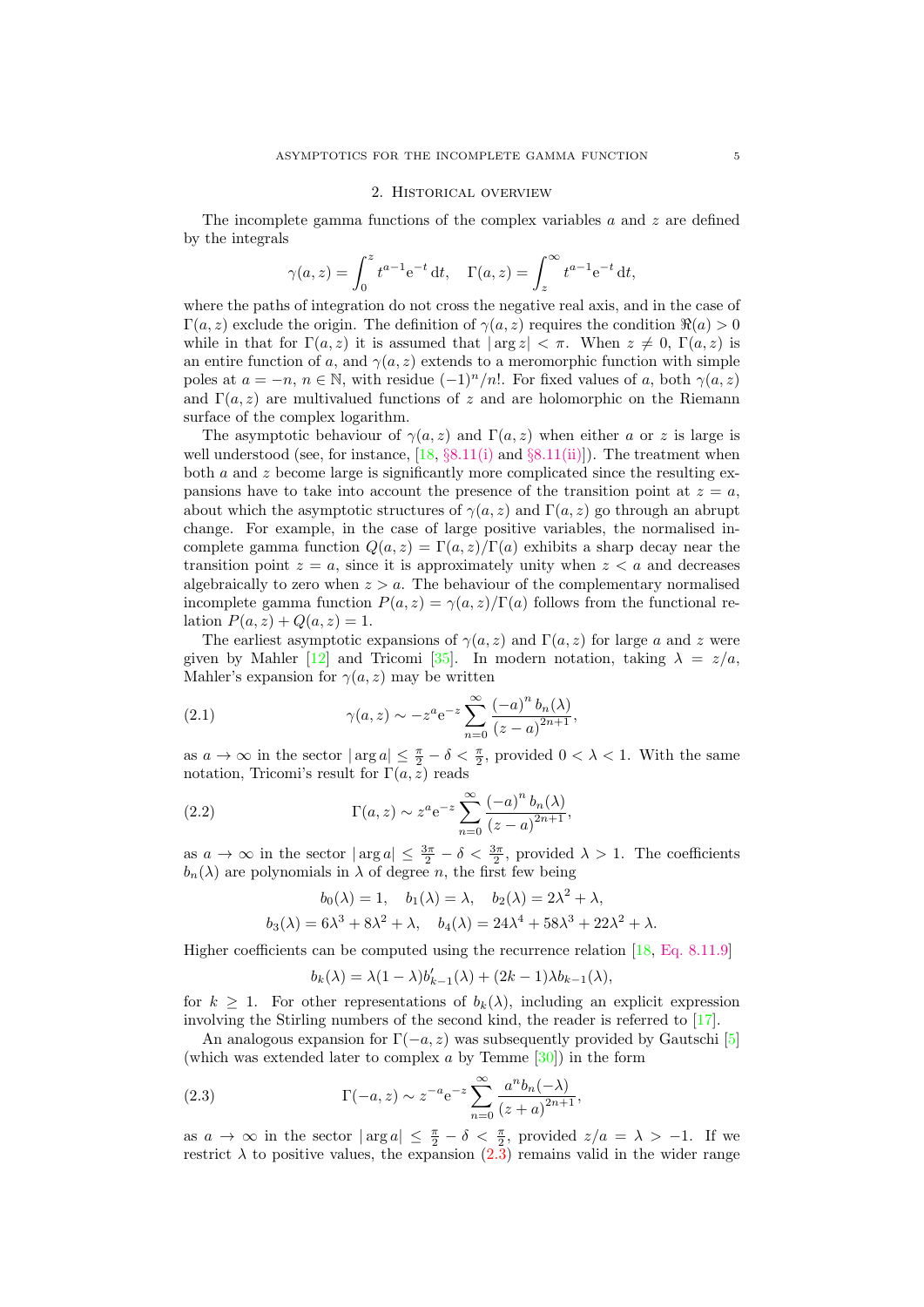$|\arg a| \leq \frac{3\pi}{2} - \omega - \delta < \frac{3\pi}{2} - \omega$  with  $\omega = \arg(\lambda + \log \lambda + \pi i)$ ,  $0 < \omega < \pi$ . For large positive values of a and complex values of  $\lambda$ , the asymptotic behaviour of  $\Gamma(-a, z)$ was discussed by Dunster [\[3\]](#page-20-0).

The asymptotic expansions [\(2.1\)](#page-5-0)–[\(2.2\)](#page-5-0) break down as  $\lambda \to 1$  (i.e., as the transition point  $z = a$  is approached) since their terms become singular in this limit. Similarly, [\(2.3\)](#page-5-0) fails to hold as  $\lambda \to -1$ . An expansion which is useful near the transition point is as follows:

(2.4) 
$$
\Gamma(a,z) \sim z^a e^{-z} \sqrt{\frac{\pi}{2z}} \sum_{n=0}^{\infty} \frac{a_{2n}(\varepsilon)}{z^n} - z^{a-1} e^{-z} \sum_{n=0}^{\infty} \frac{a_{2n+1}(\varepsilon)}{z^n},
$$

as  $z \to \infty$  in the sector  $|\arg z| \leq 2\pi - \delta < 2\pi$  with  $\varepsilon = z - a$  being bounded. The coefficients  $a_n(\varepsilon)$  are polynomials in  $\varepsilon$  of degree n, the first few of which are

$$
a_0(\varepsilon) = 1, \quad a_1(\varepsilon) = \varepsilon + \frac{1}{3}, \quad a_2(\varepsilon) = \frac{1}{2}\varepsilon^2 + \frac{1}{2}\varepsilon + \frac{1}{12},
$$
  

$$
a_3(\varepsilon) = \frac{1}{3}\varepsilon^3 + \frac{2}{3}\varepsilon^2 + \frac{1}{3}\varepsilon + \frac{4}{135}, \quad a_4(\varepsilon) = \frac{1}{8}\varepsilon^4 + \frac{5}{12}\varepsilon^3 + \frac{5}{12}\varepsilon^2 + \frac{1}{8}\varepsilon + \frac{1}{288}.
$$

In the special case that  $\varepsilon = 0$ , the expansion (2.4) is well known. Its remarkably large region of validity was proved recently by the first author  $\left[17\right]$ . For the case of general complex  $\varepsilon$ , (2.4) can be proved by employing the method of steepest descents to the integral representation [\[18,](#page-20-0) [Eq. 8.6.7\]](http://dlmf.nist.gov/8.6.7)

$$
\Gamma(a, z) = z^a e^{-z} \int_0^{+\infty} \exp\left(-z(e^t - t - 1)\right) e^{-\varepsilon t} dt, \quad \Re(z) > 0.
$$

The region of validity of the resulting asymptotic expansion (2.4) depends only on the singularity structure of the inverse function of  $e^t - t - 1$  and hence, it is independent of  $\varepsilon$ .

Dingle [\[2,](#page-20-0) Ch. VIII, Sec. 3 and Ch. XXIII, Sec. 8] gave several interesting (formal) results about the expansions  $(2.1)$ – $(2.3)$  and  $(2.4)$  with  $\varepsilon = 0$ , including re-expansions for the remainder terms and asymptotic approximations for the highorder coefficients. Many of his results have been rigorously justified recently by the first author [\[16,](#page-20-0) [17\]](#page-20-0). These papers also contain sharp bounds for the error terms of the asymptotic expansions [\(2.2\)](#page-5-0), [\(2.3\)](#page-5-0) and (2.4) with  $\varepsilon = 0$ .

The expansions  $(2.1)$ – $(2.3)$  are suitable for numerical computation when  $|z - a|$ is large compared with  $|a|^{1/2}$ , for otherwise the early terms of these expansions do not decrease in magnitude. Similarly, the expansion (2.4) is useful only when  $z = a + o(|a|^{1/2})$ . Thus, corresponding to values of  $|z - a|$  that are comparable with  $|a|^{1/2}$ , there are gaps within which neither of these expansions is suitable. We call these gaps the transition regions.

The first attempt to obtain an asymptotic estimate which is valid in the transition regions was made by Tricomi [\[35\]](#page-21-0), who showed that

$$
Q\left(a+1,a+\tau a^{\frac{1}{2}}\right)=\frac{1}{2}\operatorname{erfc}\left(2^{-\frac{1}{2}}\tau\right)+\frac{1}{\sqrt{2\pi a}}\exp\left(-\frac{\tau^2}{2}\right)\frac{\tau^2+2}{3}+\mathcal{O}\left(|a|^{-\frac{1}{2}}\right),
$$

as  $a \to \infty$  in the sector  $|\arg a| \leq \frac{\pi}{2} - \delta < \frac{\pi}{2}$ , with any fixed  $\tau$  satisfying  $\left|\arg(\tau a^{1/2})\right| \leq$  $\pi - \delta < \pi$ . He also gave, in place of the error term  $\mathcal{O}\left(|a|^{-1/2}\right)$ , a complicated expansion in terms of incomplete gamma functions.

A similar asymptotic approximation for  $Q(a, a + \tau a^{1/2})$  was subsequently given by Pagurova [\[20\]](#page-20-0) with an error term of  $\mathcal{O}(a^{-3})$ . Pagurova's approximation is limited to positive real values of a and real values of  $\tau$ , but is considerably simpler than that obtained by Tricomi.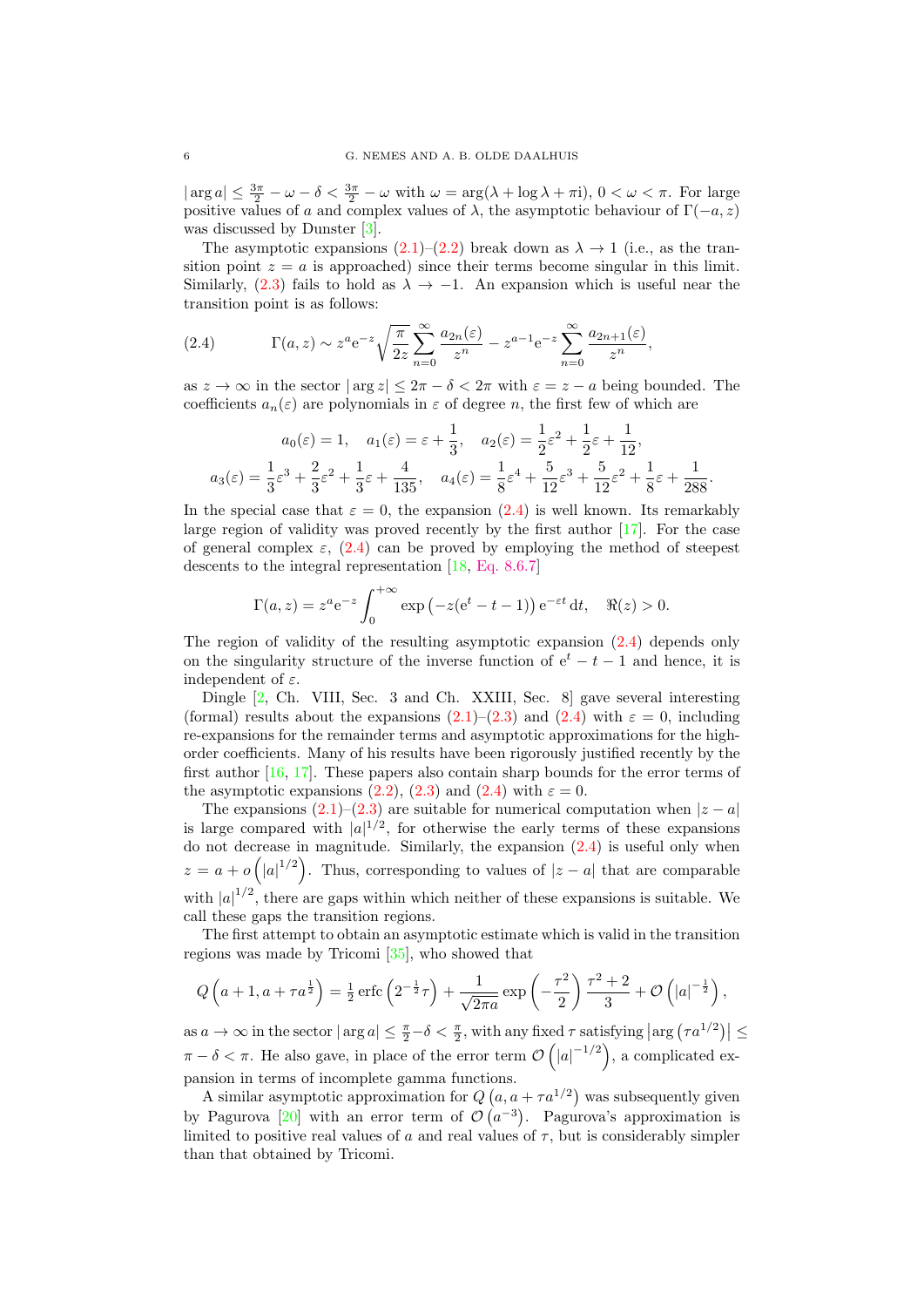<span id="page-7-0"></span>Expansions of a different type were provided by Paris [\[24,](#page-20-0) [25\]](#page-20-0) in the form (2.5)

$$
\gamma(a,z) \\ \Gamma(a,z) \} \sim z^{a-\frac{1}{2}} e^{-z} \left( \sqrt{\frac{\pi}{2}} \exp\left(\frac{\chi^2}{2}\right) \operatorname{erfc}\left(\mp 2^{-\frac{1}{2}} \chi\right) \sum_{n=0}^{\infty} \frac{A_n(\chi)}{z^{n/2}} \pm \sum_{n=1}^{\infty} \frac{B_n(\chi)}{z^{n/2}} \right)
$$

as  $z \to \infty$  in the sector  $|\arg z| \leq \frac{\pi}{2} - \delta < \frac{\pi}{2}$ , and  $\Re(z - a) \leq 0$  for  $\gamma(a, z)$  and  $\Re(z - a) \geq 0$  for  $\Gamma(a, z)$ . Here  $\chi$  is defined by the equality  $a = z - \chi z^{1/2}$  and the coefficients  $A_n(\chi)$  and  $B_n(\chi)$  are polynomials in  $\chi$  of degree 3n and 3n – 1, respectively. The first few of these coefficients are as follows:

$$
A_0(\chi) = 1, \quad A_1(\chi) = \frac{1}{6}\chi^3 + \frac{1}{2}\chi, \quad A_2(\chi) = \frac{1}{72}\chi^6 + \frac{1}{6}\chi^4 + \frac{3}{8}\chi^2 + \frac{1}{12},
$$

$$
B_1(\chi) = \frac{1}{6}\chi^2 + \frac{1}{3}, \quad B_2(\chi) = \frac{1}{72}\chi^5 + \frac{11}{72}\chi^3 + \frac{1}{4}\chi.
$$

The asymptotic expansions (2.5) together cover the transition regions and are also valid away from those regions, i.e., when  $\chi$  is large. However, as it was noted by Paris  $[25]$ , even for moderately large values of  $\chi$ , the practical use of the expansions is problematic because of severe numerical cancellations. Therefore, the use of these asymptotic expansions should be confined to bounded values of  $\chi$ .

Other asymptotic expansions for  $\gamma(a, z)$  and  $\Gamma(a, z)$ , similar to those of (2.5), were derived by Dingle  $[2, p. 249]$  and López et al.  $[7]$ .

Asymptotic expansions for the normalised incomplete gamma function  $Q(a, z)$ which are uniformly valid in the variables  $a$  and  $z$  were first established by Temme [\[27,](#page-21-0) [31\]](#page-21-0). His results may be stated as follows. Define

$$
\lambda = z/a
$$
 and  $\eta = \eta(\lambda) = (2(\lambda - 1 - \log \lambda))^{\frac{1}{2}}$ ,

where the branch of the square root is continuous and satisfies  $\eta(\lambda) \sim \lambda - 1$  as  $\lambda \to 1$ . Then as  $a \to \infty$  in the sector  $|\arg a| \leq \pi - \delta < \pi$ ,

(2.6) 
$$
Q(a, z) \sim \frac{1}{2} \operatorname{erfc} \left( 2^{-\frac{1}{2}} \eta a^{\frac{1}{2}} \right) + \frac{1}{\sqrt{2\pi a}} \exp \left( -\frac{1}{2} \eta^2 a \right) \sum_{n=0}^{\infty} \frac{c_n(\eta)}{a^n}
$$

and

$$
\frac{e^{\pm \pi i a}}{2i \sin(\pi a)} Q\left(-a, z e^{\pm \pi i}\right) \sim \pm \frac{1}{2} \operatorname{erfc}\left(\pm 2^{-\frac{1}{2}} i \eta a^{\frac{1}{2}}\right) - \frac{i}{\sqrt{2\pi a}} \exp\left(\frac{1}{2} \eta^2 a\right) \sum_{n=0}^{\infty} (-1)^n \frac{c_n(\eta)}{a^n},
$$

uniformly with respect to  $\lambda$  in the sector  $|\arg \lambda| \leq 2\pi - \delta < 2\pi$ . The coefficients  $c_n(\eta)$  are holomorphic functions of  $\eta$  and are defined recursively by

(2.8) 
$$
c_0(\eta) = \frac{1}{\lambda - 1} - \frac{1}{\eta}, \quad c_n(\eta) = \frac{\gamma_n}{\lambda - 1} + \frac{1}{\eta} \frac{dc_{n-1}(\eta)}{d\eta} \quad (n \ge 1),
$$

where the  $\gamma_n$ 's are the Stirling coefficients appearing in the well-known asymptotic expansion of the gamma function (see, for example, [\[15\]](#page-20-0)). Temme's expansions feature the characteristic error function behaviour near the transition point  $z = a$ (where  $\eta = 0$ ) and also describe the large-a asymptotics uniformly in z. However, they suffer from the inconvenience of the coefficients  $c_n(\eta)$  having a removable singularity at  $\eta = 0$ , which makes their evaluation in the neighbourhood of the transition point difficult. To overcome this difficulty, Temme [\[27\]](#page-21-0) gave power series expansions in  $\eta$  for these coefficients which do not have a removable singularity. The asymptotic properties of the  $c_n(\eta)$ 's for large n were studied by Dunster et al. [\[4\]](#page-20-0) and the second author [\[19\]](#page-20-0). Explicit expressions for these coefficients can be found in the paper  $[15]$ . Computable error bounds for the asymptotic expansion  $(2.6)$ were established by Temme [\[27\]](#page-21-0) for real variables, and by Paris [\[23\]](#page-20-0) for complex variables.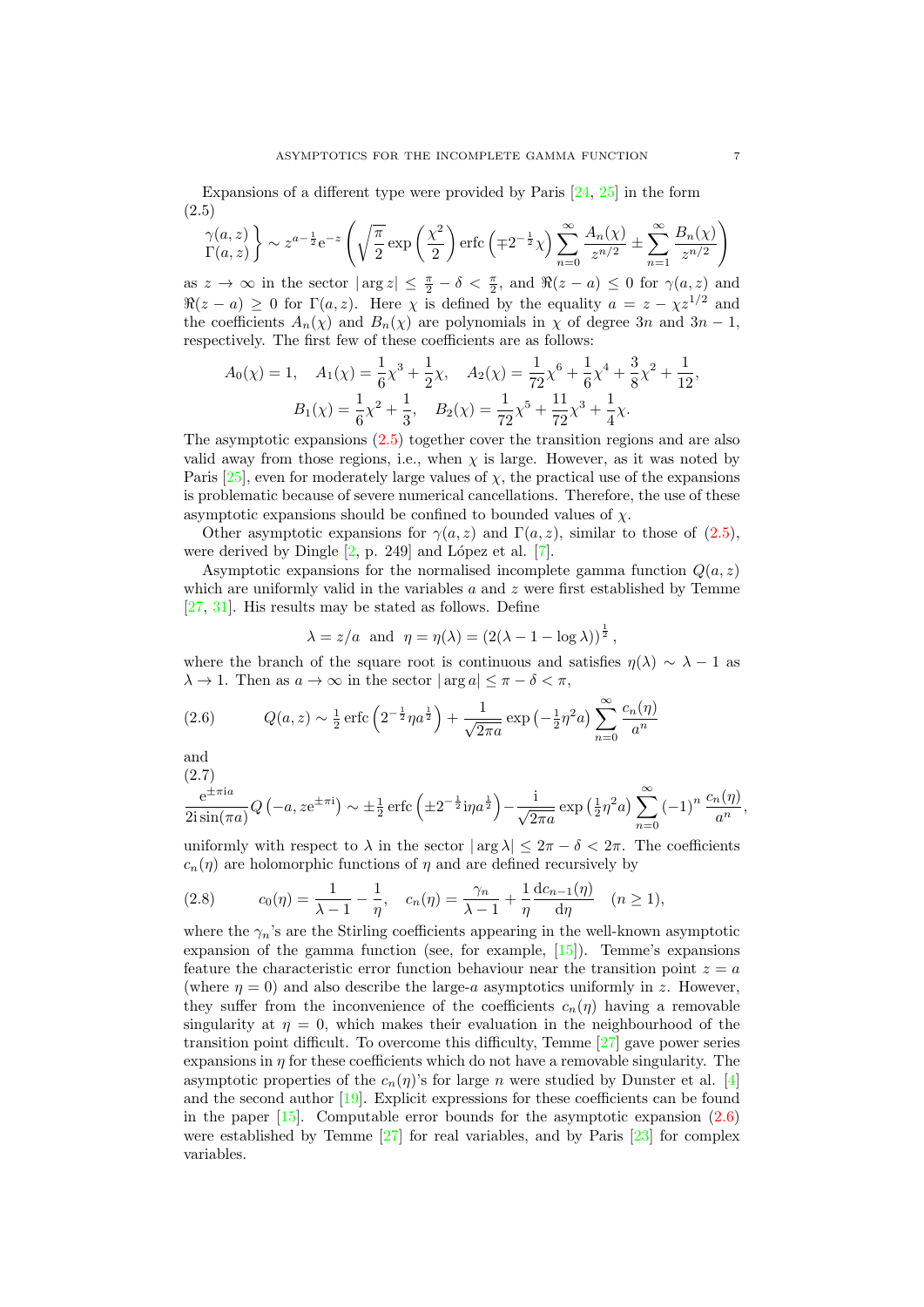<span id="page-8-0"></span>Although our expansions  $(1.1)$  and  $(1.2)$  are not valid in as large a domain of a and z as those in  $(2.6)$  and  $(2.7)$ , the coefficients have the advantage of not possessing a removable singularity at the transition point  $z = a$  and so are more straightforward to compute. Pagurova's result is a special case of the expansion [\(1.1\)](#page-2-0) truncated after the first six terms and restricted to large positive real values of a and real values of  $\tau$ . The expansions [\(2.5\)](#page-7-0) are similar in character to the expansion [\(1.1\)](#page-2-0), but they are for the non-normalised functions  $\gamma(a, z)$  and  $\Gamma(a, z)$  and have more complicated forms and smaller regions of validity compared to [\(1.1\)](#page-2-0). Also, the coefficients of these asymptotic expansions seem not to satisfy simple recurrence relations like those of the expansion  $(1.1)$ . Asymptotic expansions analogous to  $(1.1)$ and [\(1.2\)](#page-2-0) for the complementary normalised incomplete gamma function  $P(a, z)$ follow from the functional relation  $P(a, z) + Q(a, z) = 1$ .

#### 3. Proof of Theorem [1.1](#page-2-0)

From  $(2.6)$ , we can assert that for any non-negative integer N,

$$
Q(a,z) = \frac{1}{2} \operatorname{erfc} \left( 2^{-\frac{1}{2}} \eta a^{\frac{1}{2}} \right) + \frac{1}{\sqrt{2\pi a}} \exp \left( -\frac{1}{2} \eta^2 a \right) \left( \sum_{n=0}^{N-1} \frac{c_n(\eta)}{a^n} + \mathcal{O}_{N,\delta} \left( \frac{1}{|a|^N} \right) \right),
$$

as  $a \to \infty$  in the sector  $|\arg a| < \pi - \delta < \pi$ , uniformly with respect to  $\lambda$  in the sector  $|\arg \lambda| \leq 2\pi - \delta < 2\pi$ . (Throughout this paper, we use subscripts in the  $\mathcal O$  notations to indicate the dependence of the implied constant on certain parameters.) We employ this result with the choice of  $\lambda = 1 + \tau a^{-1/2}$  and assume that  $|\tau a^{-1/2}| < \frac{1}{2}$ , in particular,  $|\arg \lambda| < \frac{\pi}{2}$ . Consequently, we have

$$
\frac{1}{2} |\eta|^2 = \left| \tau a^{-1/2} - \log(1 + \tau a^{-1/2}) \right| = \left| \tau a^{-1/2} \right|^2 \left| \int_0^1 \frac{t}{1 + \tau a^{-1/2} t} dt \right|
$$
  
< 
$$
< \left| \tau a^{-1/2} \right|^2 \int_0^1 \frac{t}{1 - \left| \tau a^{-1/2} \right| t} dt < \left| \tau a^{-1/2} \right|^2 < \left| \tau a^{-1/2} \right|,
$$

that is,  $|\eta|$  < 1. We have the convergent expansions

$$
\frac{1}{2}\eta^2 = \tau a^{-1/2} - \log\left(1 + \tau a^{-1/2}\right) = \sum_{k=2}^{\infty} (-1)^k \frac{\tau^k}{k} \frac{1}{a^{k/2}}
$$

$$
= \frac{\tau^2}{2} \frac{1}{a} \left(1 + \sum_{k=1}^{\infty} (-1)^k \frac{2\tau^k}{k+2} \frac{1}{a^{k/2}}\right)
$$

and

$$
\eta=\frac{\tau}{a^{1/2}}+\sum_{k=2}^{\infty}\frac{m_k(\tau)}{a^{k/2}},
$$

where  $m_k(\tau)$  is a monomial in  $\tau$  of degree k.

Let  $h$  denote a complex number whose value will be specified later. Employing the known expression for the higher derivatives of the complementary error function [\[18,](#page-20-0) [Eq. 7.10.1\]](http://dlmf.nist.gov/7.10.1) and the Taylor formula with integral remainder, we find

$$
\frac{1}{2} \operatorname{erfc} \left( 2^{-\frac{1}{2}} \tau + h \right) = \frac{1}{2} \operatorname{erfc} \left( 2^{-\frac{1}{2}} \tau \right) \n+ \frac{1}{\sqrt{\pi}} \exp \left( -\frac{\tau^2}{2} \right) \left( \sum_{n=1}^{N-1} \frac{(-1)^n}{n!} H_{n-1} \left( 2^{-\frac{1}{2}} \tau \right) h^n + R_N(h, \tau) \right),
$$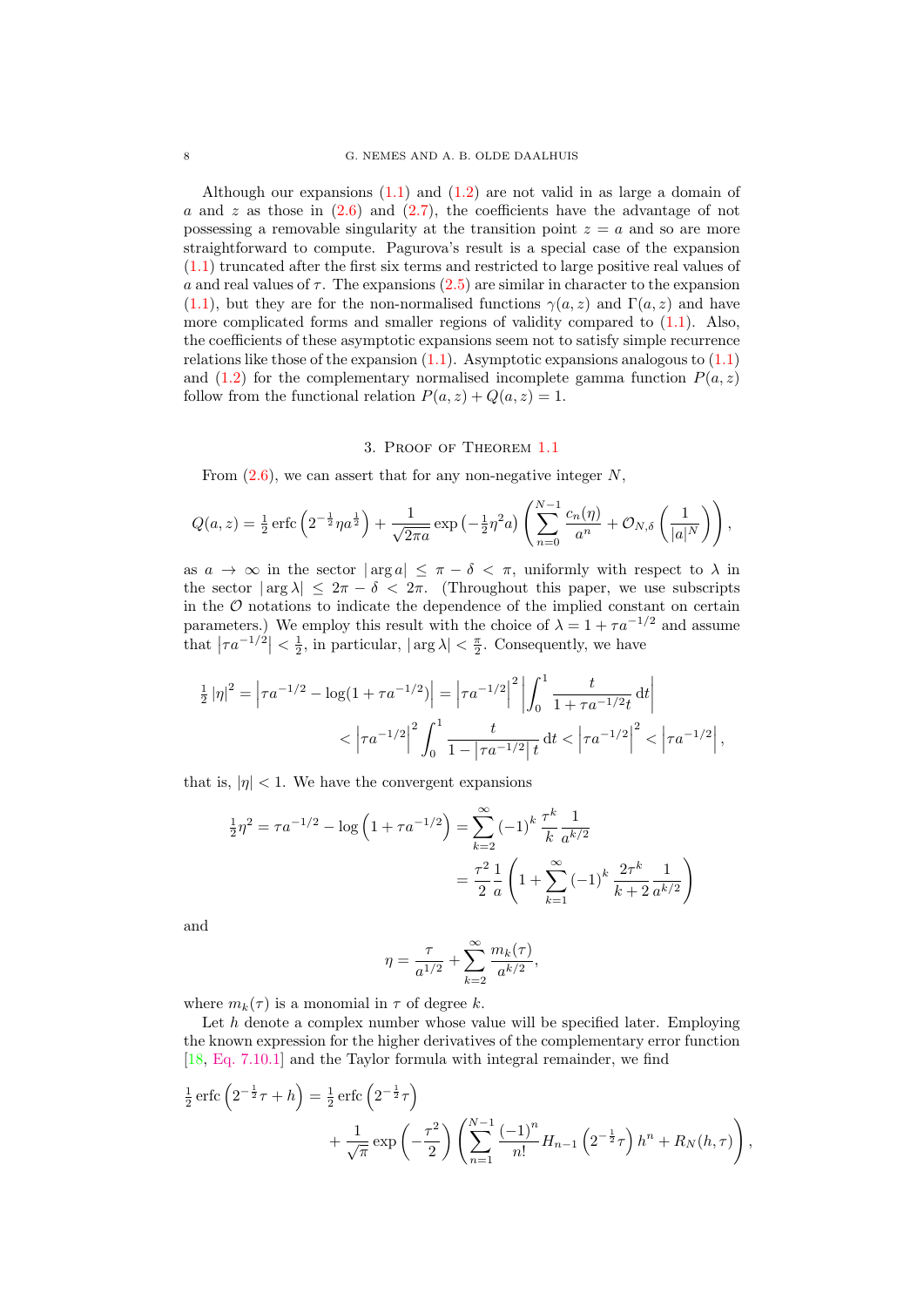where

$$
R_N(h,\tau) = \frac{\sqrt{\pi}}{2(N-1)!} \exp\left(\frac{\tau^2}{2}\right) \int_0^h \text{erfc}^{(N)} \left(2^{-\frac{1}{2}}\tau + t\right) (h-t)^{N-1} dt
$$
  
=  $\frac{(-1)^N}{(N-1)!} \int_0^h H_{N-1} \left(2^{-\frac{1}{2}}\tau + t\right) \exp\left(-2^{\frac{1}{2}}\tau t - t^2\right) (h-t)^{N-1} dt$   
=  $\mathcal{O}_N \left( (|\tau| + 1)^{N-1} |h|^N \exp\left(\mathcal{O}(|\tau h|)\right) \right)$ 

as  $h \to 0$  and  $H_n(w)$  denotes the *n*th Hermite polynomial [\[18,](#page-20-0) §[18.3\]](http://dlmf.nist.gov/18.3). Assuming that  $\tau = o\left(|a|^{1/4}\right)$  for large a and using this expansion with

$$
h = \sum_{k=1}^{\infty} 2^{-\frac{1}{2}} \frac{m_{k+1}(\tau)}{a^{k/2}} = \mathcal{O}\left(\frac{|\tau|^2}{|a|^{1/2}}\right) = o(1)
$$

and with  $N + 1$  in place of N, we obtain

$$
\frac{1}{2}\operatorname{erfc}\left(2^{-\frac{1}{2}}\eta a^{\frac{1}{2}}\right) = \frac{1}{2}\operatorname{erfc}\left(2^{-\frac{1}{2}}\tau + \sum_{k=1}^{\infty} 2^{-\frac{1}{2}}\frac{m_{k+1}(\tau)}{a^{k/2}}\right) = \frac{1}{2}\operatorname{erfc}\left(2^{-\frac{1}{2}}\tau\right)
$$
\n
$$
+\frac{1}{\sqrt{2\pi a}}\exp\left(-\frac{\tau^2}{2}\right)\left(\sum_{n=0}^{N-1}\frac{p_n(\tau)}{a^{n/2}} + \mathcal{O}_N\left(\frac{(|\tau|+1)^{3N+2}}{|a|^{N/2}}\exp\left(\mathcal{O}\left(\frac{|\tau|^3}{|a|^{1/2}}\right)\right)\right)\right).
$$

Here  $p_n(\tau)$  is a polynomial in  $\tau$  of degree at most  $3n + 2$ .

We have

$$
\exp\left(-\frac{\tau^2}{2} + h\right) = \exp\left(-\frac{\tau^2}{2}\right) \left(\sum_{n=0}^{N-1} \frac{h^n}{n!} + \mathcal{O}_N\left(|h|^N \exp(|h|)\right)\right)
$$

for any complex h. Applying this expansion with

$$
h = \sum_{k=1}^{\infty} (-1)^{k+1} \frac{\tau^{k+2}}{k+2} \frac{1}{a^{k/2}} = \mathcal{O}\left(\frac{|\tau|^3}{|a|^{1/2}}\right),\,
$$

we deduce

$$
\exp\left(-\frac{1}{2}\eta^2 a\right) = \exp\left(-\frac{\tau^2}{2} + \sum_{k=1}^{\infty} (-1)^{k+1} \frac{\tau^{k+2}}{k+2} \frac{1}{a^{k/2}}\right)
$$
  
= 
$$
\exp\left(-\frac{\tau^2}{2}\right) \left(\sum_{n=0}^{N-1} \frac{q_n(\tau)}{a^{n/2}} + \mathcal{O}_N\left(\frac{(|\tau|+1)^{3N}}{|a|^{N/2}} \exp\left(\mathcal{O}\left(\frac{|\tau|^3}{|a|^{1/2}}\right)\right)\right)\right),
$$

where  $q_n(\tau)$  is a polynomial in  $\tau$  of degree at most 3n.

We have the power series expansion

$$
c_n(h) = c_n(0) + \sum_{k=1}^{\infty} f_{n,k} h^k,
$$

which converges if  $|h| < 2\sqrt{\pi}$  (cf. [\[18,](#page-20-0) [Eq. 8.12.11\]](http://dlmf.nist.gov/8.12.11) or Appendix [B\)](#page-18-0). Applying this expansion with  $h = \eta$  (| $\eta$ | < 1), we find

$$
c_n(\eta) = c_n \left( \frac{\tau}{a^{1/2}} + \sum_{k=2}^{\infty} \frac{m_k(\tau)}{a^{k/2}} \right) = \sum_{k=0}^{\infty} \frac{r_k(\tau)}{a^{k/2}},
$$

where  $r_k(\tau)$  is a monomial in  $\tau$  of degree k. Consequently,

$$
\sum_{n=0}^{N-1} \frac{c_n(\eta)}{a^n} + \mathcal{O}_{N,\delta}\left(\frac{1}{|a|^N}\right) = \sum_{n=0}^{N-1} \frac{s_n(\tau)}{a^{n/2}} + \mathcal{O}_{N,\delta}\left(\frac{(|\tau|+1)^N}{|a|^{N/2}}\right)
$$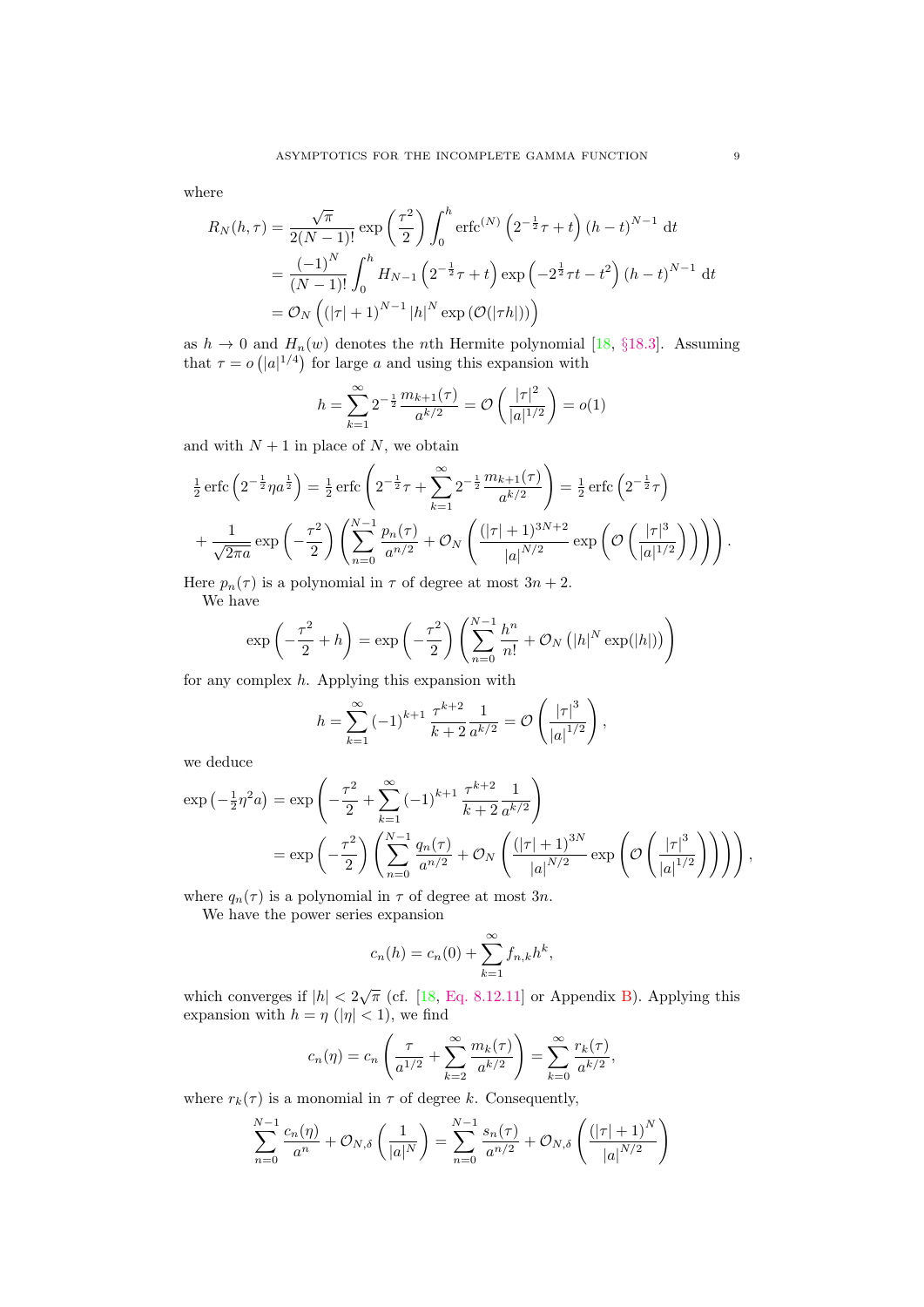<span id="page-10-0"></span>where  $s_n(\tau)$  is a polynomial in  $\tau$  of degree at most n. Collecting all the partial results, we finally have

(3.1)  
\n
$$
Q(a, z) = Q\left(a, a + \tau a^{\frac{1}{2}}\right) = \frac{1}{2} \operatorname{erfc}\left(2^{-\frac{1}{2}}\tau\right)
$$
\n
$$
+ \frac{1}{\sqrt{2\pi a}} \exp\left(-\frac{\tau^2}{2}\right) \left(\sum_{n=0}^{N-1} \frac{C_n(\tau)}{a^{n/2}} + \mathcal{O}_{N, \delta}\left(\frac{(|\tau| + 1)^{3N+2}}{|a|^{N/2}} \exp\left(\mathcal{O}\left(\frac{|\tau|^3}{|a|^{1/2}}\right)\right)\right)\right)
$$

for any non-negative integer N as  $a \to \infty$  in the sector  $|\arg a| \leq \pi - \delta < \pi$ , provided that  $\tau = o\left(|a|^{1/4}\right)$ . Here  $C_n(\tau)$  is a polynomial in  $\tau$  of degree at most  $3n + 2$ . If  $\tau$ is bounded, then the error term in  $(3.1)$  is of the same order of magnitude as the first neglected term and hence, the asymptotic expansion [\(1.1\)](#page-2-0) holds.

In a similar manner, starting with the asymptotic expansion  $(2.7)$ , it can be shown that

$$
(3.2)
$$
\n
$$
\frac{e^{\pm \pi i a}}{2i \sin(\pi a)} Q\left(-a, (a + \tau a^{\frac{1}{2}}) e^{\pm \pi i}\right) = \pm \frac{1}{2} \operatorname{erfc}\left(\pm 2^{-\frac{1}{2}} i\tau\right)
$$
\n
$$
-\frac{i}{\sqrt{2\pi a}} \exp\left(\frac{\tau^2}{2}\right) \left(\sum_{n=0}^{N-1} \frac{\widetilde{C}_n(\tau)}{a^{n/2}} + \mathcal{O}_{N,\delta}\left(\frac{(|\tau|+1)^{3N+2}}{|a|^{N/2}} \exp\left(\mathcal{O}\left(\frac{|\tau|^3}{|a|^{1/2}}\right)\right)\right)\right)
$$

for any non-negative integer N as  $a \to \infty$  in the sector  $|\arg a| \leq \pi - \delta < \pi$ , provided that  $\tau = o(|a|^{1/4})$ . The coefficients  $\widetilde{C}_n(\tau)$  are polynomials in  $\tau$  of degree at most  $3n + 2$ . If  $\tau$  is bounded, then the error term in (3.2) is of the same order of magnitude as the first neglected term and hence, the asymptotic expansion [\(1.2\)](#page-2-0) holds. To show that  $\widetilde{C}_n(\tau) = (-i)^n C_n(i\tau)$ , we can proceed as follows. Assuming that  $\tau$  is bounded and applying (3.2) with  $ae^{\mp \pi i/2}$  in place of  $a, a \to +\infty$ , we find

$$
\frac{1}{1 - e^{-2\pi a}} Q\left(a e^{\pm \frac{\pi}{2}i}, a e^{\pm \frac{\pi}{2}i} + \tau e^{\pm \frac{\pi}{2}i} \left(a e^{\pm \frac{\pi}{2}i}\right)^{\frac{1}{2}}\right) \sim \frac{1}{2} \operatorname{erfc}\left(2^{-\frac{1}{2}} \tau e^{\pm \frac{\pi}{2}i}\right) + \frac{1}{\sqrt{2\pi a e^{\pm \frac{\pi}{2}i}}} \exp\left(\frac{\tau^2}{2}\right) \sum_{n=0}^{\infty} \frac{\left(\pm i\right)^n \widetilde{C}_n(\tau)}{\left(a e^{\pm \frac{\pi}{2}i}\right)^{n/2}}.
$$

Since, for any non-negative integer  $N$ ,  $1/(1-e^{-2\pi a}) = 1+\mathcal{O}(a^{-N})$  as  $a \to +\infty$ , the right hand side must agree with that of  $(2.6)$  when applied with  $\tau e^{\pm \frac{\pi}{2}i}$  in place of  $\tau$ and  $ae^{\pm \frac{\pi}{2}i}$  in place of a,  $a \to +\infty$ . Therefore, we find that  $(\pm i)^n \widetilde{C}_n(\tau) = C_n(\pm i\tau)$ , that is  $\tilde{C}_n(\tau) = (\mp i)^n C_n(\pm i\tau)$ . By the parity properties of the polynomials  $C_n(\tau)$ (see below), this latter equality simplifies to  $\widetilde{C}_n(\tau) = (-i)^n C_n(i\tau)$ .

We proceed by proving the claimed properties of the polynomials  $C_n(\tau)$ . The differential equation  $[18, §8.2(iii)]$  $[18, §8.2(iii)]$ 

$$
\frac{\partial^2 Q(a, z)}{\partial z^2} + \left(1 + \frac{1 - a}{z}\right) \frac{\partial Q(a, z)}{\partial z} = 0
$$

implies that

$$
\left(1+\tau a^{-\frac{1}{2}}\right)\frac{\partial^2 Q\left(a,a+\tau a^{\frac{1}{2}}\right)}{\partial \tau^2}+\left(\tau+a^{-\frac{1}{2}}\right)\frac{\partial Q\left(a,a+\tau a^{\frac{1}{2}}\right)}{\partial \tau}=0.
$$

Substituting  $(1.1)$  into the left-hand side of this equation and equating the coefficients of  $a^{-n/2}$  on both sides yield  $C_0(\tau) = \frac{1}{3}\tau^2 - \frac{1}{3}$  and

$$
(3.3) \ C_n(\tau) + \tau C'_n(\tau) - C''_n(\tau) = \tau(\tau^2 - 2)C_{n-1}(\tau) - (2\tau^2 - 1)C'_{n-1}(\tau) + \tau C''_{n-1}(\tau)
$$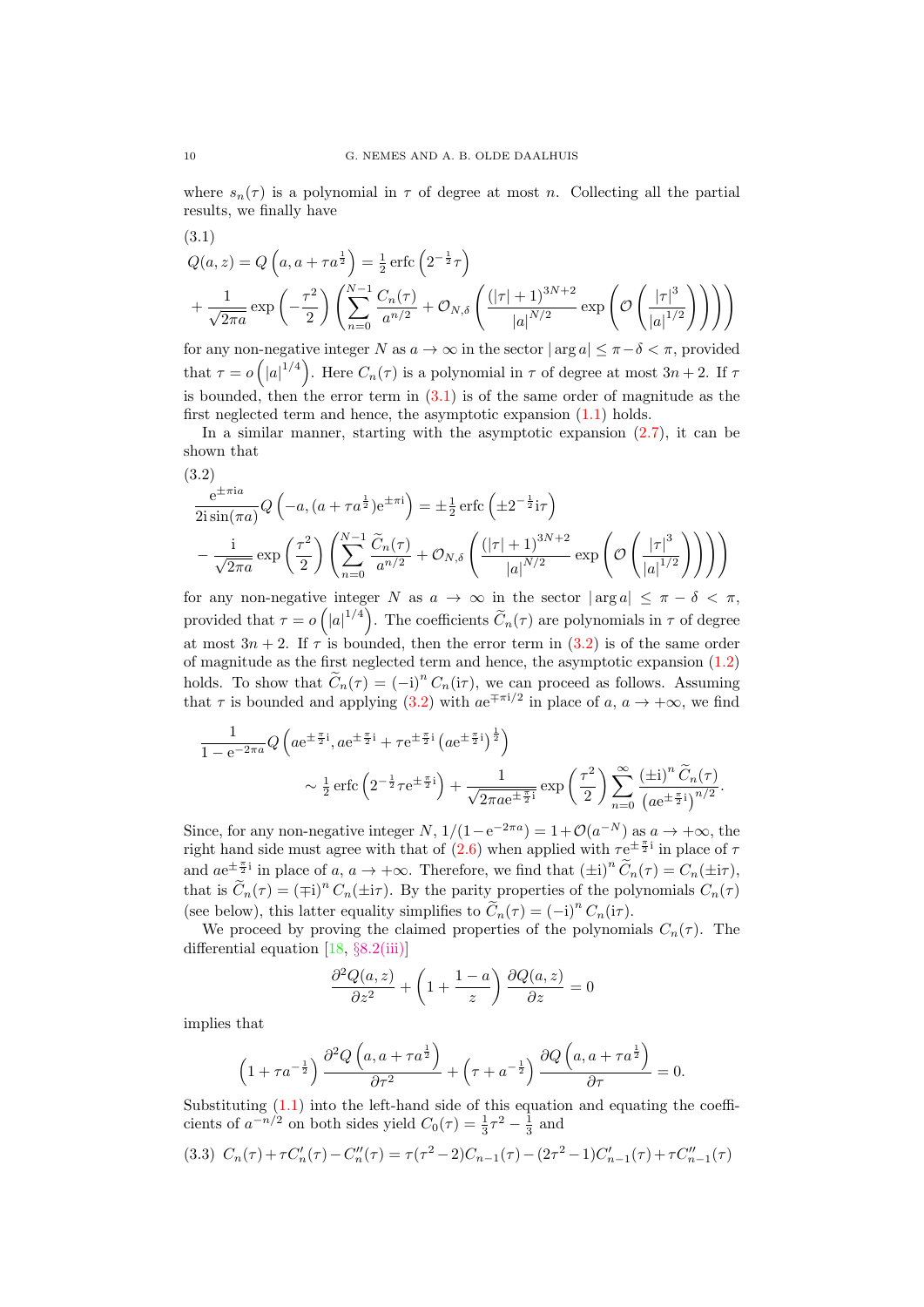<span id="page-11-0"></span>for  $n \geq 1$ . Using induction on n and the fact that the corresponding homogeneous equation  $w(\tau) + \tau w'(\tau) - w''(\tau) = 0$  has no non-zero polynomial solution, it follows that [\(3.3\)](#page-10-0) determines the polynomials  $C_n(\tau)$  uniquely. An induction on n and (3.3) imply that the degree of the polynomial  $C_n(\tau)$  is exactly  $3n + 2$ .

Lastly, we prove that  $C_n(-\tau) = (-1)^n C_n(\tau)$ , i.e., the even- and odd-order polynomials are even and odd functions, respectively. We substitute the polynomial expansion

(3.4) 
$$
C_n(\tau) = \sum_{k=0}^{3n+2} c_{n,k} \tau^k,
$$

into [\(3.3\)](#page-10-0) and obtain for the coefficients the recurrence relation

$$
(3.5) \quad c_{n,k} = (k+2)c_{n,k+2} + (k+1)c_{n-1,k+1} - \frac{2k}{k+1}c_{n-1,k-1} + \frac{1}{k+1}c_{n-1,k-3}.
$$

Since  $C_0(\tau) = \frac{1}{3}\tau^2 - \frac{1}{3}$ , it follows that

(3.6) 
$$
c_{n,3n+2} = \frac{1}{3^{n+1}(n+1)!}, \qquad c_{n,3n+1} = 0,
$$

holds for  $n = 0$ , and by the recurrence relation (3.5) we can show that (3.6) holds for  $n \geq 1$ . Starting with the first equation in (3.6) and then taking  $k = 3n, 3n-2, 3n-1$  $4, \ldots$ , we can compute the non-zero coefficients in the expansion  $(3.4)$ . Similarly, it follows that  $c_{n,k} = 0$  for  $k = 3n + 1, 3n - 1, 3n - 3, \ldots$  Accordingly,  $C_n(-\tau) =$  $(-1)^n C_n(\tau)$ .

The first several polynomials  $C_n(\tau)$  are given in Table 1.

|   | $n \quad C_n(\tau)$                                                                                                                                                                                            |
|---|----------------------------------------------------------------------------------------------------------------------------------------------------------------------------------------------------------------|
|   | $0 \frac{1}{3}\tau^2 - \frac{1}{3}$                                                                                                                                                                            |
|   | 1 $\frac{1}{18}\tau^5 - \frac{11}{36}\tau^3 + \frac{1}{12}\tau$                                                                                                                                                |
|   | 2 $\frac{1}{162}\tau^8 - \frac{29}{324}\tau^6 + \frac{133}{540}\tau^4 - \frac{23}{540}\tau^2 - \frac{1}{540}$                                                                                                  |
| 3 | $-\frac{1}{1944}\tau^{11}-\frac{7}{486}\tau^9+\frac{463}{4320}\tau^7-\frac{883}{4320}\tau^5+\frac{23}{864}\tau^3-\frac{1}{288}\tau$                                                                            |
|   | $4\frac{1}{29160}\tau^{14}-\frac{23}{14580}\tau^{12}+\frac{881}{38880}\tau^{10}-\frac{1507}{12960}\tau^{8}+\frac{7901}{45360}\tau^{6}-\frac{61}{3024}\tau^{4}+\frac{23}{6048}\tau^{2}+\frac{25}{6048}\tau^{3}$ |
|   | $5\frac{1}{524880}\tau^{17} - \frac{137}{1049760}\tau^{15} + \frac{2149}{699840}\tau^{13} - \frac{42331}{1399680}\tau^{11} + \frac{5910101}{48988800}\tau^{9} - \frac{413177}{2721600}\tau^{7}$                |
|   | $+\frac{3239}{194400}\tau^5-\frac{319}{155520}\tau^3-\frac{139}{51840}\tau$                                                                                                                                    |
| 6 | $\frac{1}{11022480}\tau^{20} - \frac{191}{22044960}\tau^{18} + \frac{1483}{4898880}\tau^{16} - \frac{47639}{9797760}\tau^{14} + \frac{1810717}{48988800}\tau^{12}$                                             |
|   | $-\frac{1996859}{16329600}\tau^{10} + \frac{146611}{1088640}\tau^8 - \frac{2203}{155520}\tau^6 + \frac{11}{10368}\tau^4 + \frac{259}{155520}\tau^2 + \frac{101}{155520}$                                       |
|   | $7\quad \frac{1}{264539520}\tau^{23} - \frac{127}{264539520}\tau^{21} + \frac{2939}{125971200}\tau^{19} - \frac{2911}{5248800}\tau^{17} + \frac{3217793}{470292480}\tau^{15}$                                  |
|   | $-\frac{33561391}{783820800}\tau^{13} + \frac{13697119}{111974400}\tau^{11} - \frac{3797293}{31352832}\tau^9 + \frac{213841}{17418240}\tau^7 - \frac{4069}{7464960}\tau^5$                                     |
|   | $-\frac{6101}{7464960}\tau^3+\frac{571}{2488320}\tau$                                                                                                                                                          |
| 8 | $\frac{1}{7142567040}\tau^{26} - \frac{163}{7142567040}\tau^{24} + \frac{35047}{23808556800}\tau^{22} - \frac{41279}{850305600}\tau^{20} + \frac{168240799}{190468454400}\tau^{18}$                            |
|   | $-\frac{26988481}{3023308800}\tau^{16}+\frac{1266722761}{26453952000}\tau^{14}-\frac{3211451701}{26453952000}\tau^{12}+\frac{21361155917}{193995648000}\tau^{10}$                                              |
|   | $-\frac{419199161}{38799129600}\tau^8+\frac{889093}{2771366400}\tau^6+\frac{510887}{923788800}\tau^4-\frac{2016373}{3695155200}\tau^2-\frac{3184811}{3695155200}$                                              |
|   |                                                                                                                                                                                                                |

TABLE 1. The coefficients  $C_n(\tau)$  for  $0 \leq n \leq 8$ .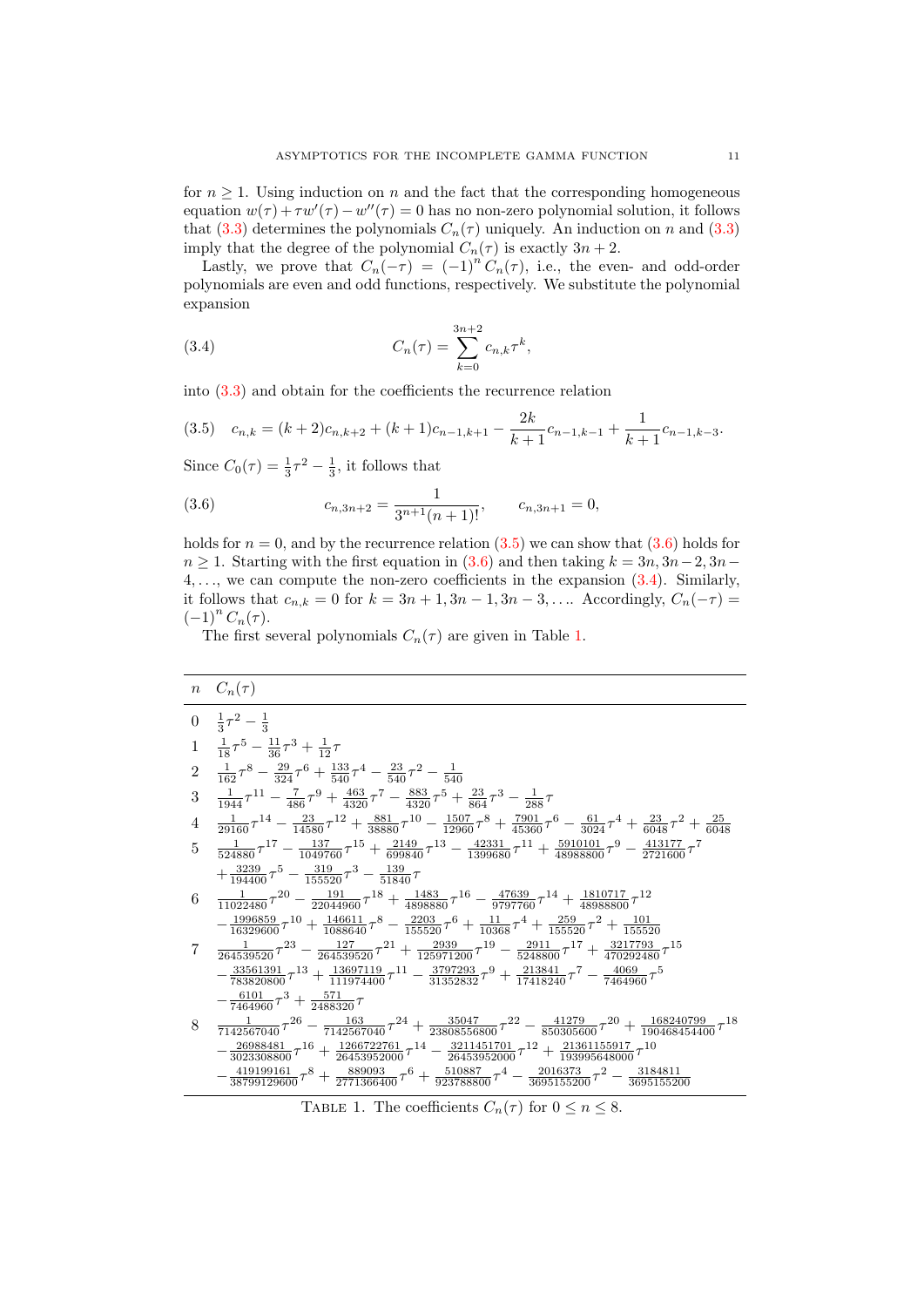#### 4. Proof of Proposition [1.2](#page-3-0)

<span id="page-12-0"></span>The new asymptotic expansions  $(1.1)$  and  $(1.2)$  were proved under the assumptions that a is large and  $\tau$  is bounded. Here we show that the restriction on  $\tau$  can be relaxed and the expansions  $(1.1)$  and  $(1.2)$  are still valid in the sense of generalised asymptotic expansions.

Suppose that  $|\tau| = \mathcal{O}(|a|^{\mu})$  as  $a \to \infty$  with some constant  $\mu < \frac{1}{6}$ . With these provisos, since  $C_n(\tau)$  is a polynomial in  $\tau$  of degree  $3n+2$ , the sequences  $C_n(\tau)a^{-n/2}$ and  $(-i)^n C_n(i\tau) a^{-n/2}$   $(n = 0, 1, 2, ...)$  are asymptotic sequences as  $a \to \infty$ . Furthermore, the remainder terms in  $(3.1)$  and  $(3.2)$  have the same order of magnitude as the corresponding first neglected terms  $C_N(\tau) a^{-N/2}$  and  $(-i)^N C_N(i\tau) a^{-N/2}$ , respectively. This proves that, with the above assumptions on  $\tau$ , the expansions [\(1.1\)](#page-2-0) and [\(1.2\)](#page-2-0) are indeed generalised asymptotic expansions.

#### 5. Proof of Theorems [1.3](#page-3-0) and [1.4](#page-4-0)

We begin with the proof of Theorem [1.3.](#page-3-0) The equations  $(1.1)$ ,  $(1.3)$  and  $(1.4)$ imply that

(5.1) 
$$
E(\tau) := \sqrt{\frac{\pi}{2}} \exp\left(\frac{\tau^2}{2}\right) \left( \text{erfc}\left(2^{-\frac{1}{2}}\tau_0\right) - \text{erfc}\left(2^{-\frac{1}{2}}\tau\right) \right) \sim \sum_{n=0}^{\infty} \frac{C_n(\tau)}{a^{(n+1)/2}},
$$

as  $a \to +\infty$ . The function  $E(\tau)$  satisfies the second order linear homogeneous differential equation

(5.2) 
$$
E''(\tau) - \tau E'(\tau) - E(\tau) = 0.
$$

Expanding  $E(\tau)$  into a power series around  $\tau = \tau_0$ , and substituting it into (5.2), we find that

(5.3) 
$$
E(\tau) = \sum_{k=1}^{\infty} P_k(\tau_0) (\tau - \tau_0)^k
$$

where  $P_1(\tau_0) = 1, P_2(\tau_0) = \frac{1}{2}\tau_0$  and

$$
kP_k(\tau_0) = \tau_0 P_{k-1}(\tau_0) + P_{k-2}(\tau_0),
$$

for  $k \geq 3$ .

We seek for a solution of the asymptotic equality  $(5.1)$  in the form

(5.4) 
$$
\tau \sim \tau_0 + \sum_{k=0}^{\infty} \frac{d_k(\tau_0)}{a^{(k+1)/2}}, \quad a \to +\infty.
$$

Substituting  $(5.4)$  into  $(5.3)$  and expanding in powers of  $a^{-1/2}$ , we deduce

$$
E(\tau) \sim \sum_{k=0}^{\infty} \left( \sum_{m=1}^{k+1} P_m(\tau_0) \mathbf{B}_{k+1,m}(d_0(\tau_0),\ldots,d_{k-m+1}(\tau_0)) \right) \frac{1}{a^{(k+1)/2}},
$$

as  $a \to +\infty$ , where  $\mathbf{B}_{k,m}$  are the partial ordinary Bell polynomials (see, e.g., [\[15,](#page-20-0) Appendix]). Similarly, employing [\(3.4\)](#page-11-0), we obtain

$$
\sum_{n=0}^{\infty} \frac{C_n(\tau)}{a^{(n+1)/2}} \sim \sum_{n=0}^{\infty} \sum_{m=0}^{3n+2} \frac{c_{n,m}}{a^{(n-m+1)/2}} \left(\frac{\tau}{a^{1/2}}\right)^m
$$
  

$$
\sim \sum_{k=0}^{\infty} \left(\sum_{n=0}^{k} \sum_{m=0}^{3n+2} c_{n,m} \mathbf{B}_{k-n+m,m}(\tau_0, d_0(\tau_0), \dots, d_{k-n-1}(\tau_0))\right) \frac{1}{a^{(k+1)/2}},
$$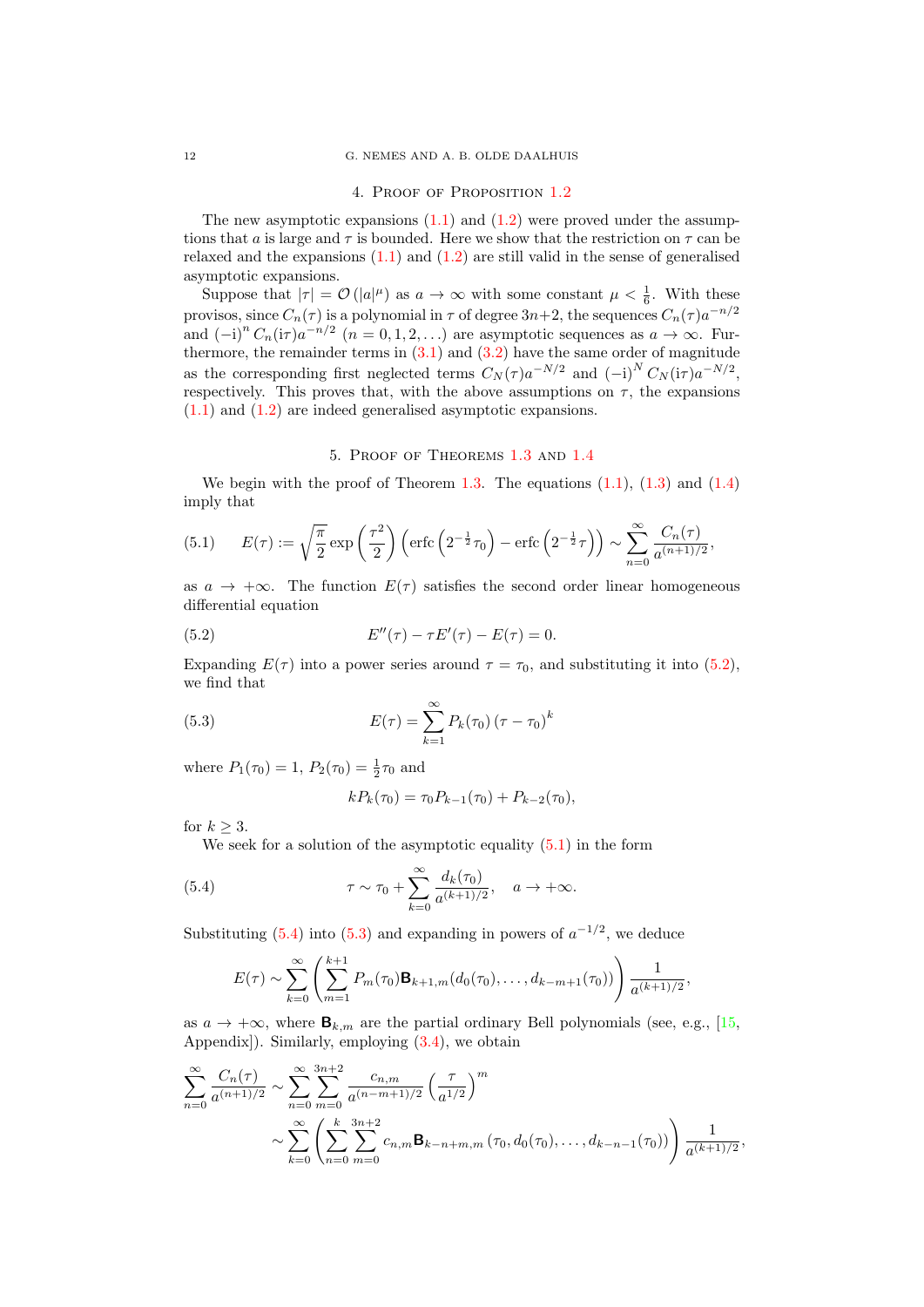<span id="page-13-0"></span>as  $a \to +\infty$ . By equating to zero the coefficients of powers of  $a^{-1/2}$ , and using  $P_1(\tau_0) = 1$ , we derive the recurrence relation  $d_0(\tau_0) = \frac{1}{3}\tau_0^2 - \frac{1}{3}$  and

(5.5)  

$$
d_k(\tau_0) = -\sum_{m=2}^{k+1} P_m(\tau_0) \mathbf{B}_{k+1,m}(d_0(\tau_0), \dots, d_{k-m+1}(\tau_0)) + \sum_{n=0}^{k} \sum_{m=0}^{3n+2} c_{n,m} \mathbf{B}_{k-n+m,m}(\tau_0, d_0(\tau_0), \dots, d_{k-n-1}(\tau_0)),
$$

for  $k \geq 1$ . We can use this recurrence and induction on k to prove that  $d_k(-\tau_0) =$  $(-1)^k d_k(\tau_0)$ , i.e., that the even and odd-order polynomials are even and odd functions, respectively. The identity clearly holds for  $k = 0$ . Suppose that  $k \ge 1$ . Using induction, it is easy to see that  $P_m(-\tau_0) = (-1)^{m+1} P_m(\tau_0)$ . From the properties of the partial ordinary Bell polynomials, we can infer that

$$
\mathbf{B}_{k+1,m}(d_0(-\tau_0),\ldots,d_{k-m+1}(-\tau_0)) = \mathbf{B}_{k+1,m}(d_0(\tau_0),\ldots,(-1)^{k-m+1}d_{k-m+1}(\tau_0))
$$
  
=  $(-1)^{k-m+1}\mathbf{B}_{k+1,m}(d_0(\tau_0),\ldots,d_{k-m+1}(\tau_0))$ 

and

$$
\mathbf{B}_{k-n+m,m}(-\tau_0, d_0(-\tau_0), \dots, d_{k-n-1}(-\tau_0))
$$
  
=  $\mathbf{B}_{k-n+m,m}(-\tau_0, d_0(\tau_0), \dots, (-1)^{k-n-1} d_{k-n-1}(\tau_0))$   
=  $(-1)^{k-n+m} \mathbf{B}_{k-n+m,m}(\tau_0, d_0(\tau_0), \dots, d_{k-n-1}(\tau_0)).$ 

Finally,  $C_n(-\tau) = (-1)^n C_n(\tau)$  implies  $c_{n,m} = (-1)^{-n+m} c_{n,m}$ . Employing all these relations in (5.5), it follows readily that  $d_k(-\tau_0) = (-1)^k d_k(\tau_0)$ .

A similar argument would show that the degree of  $d_k(\tau_0)$  as a polynomial in  $\tau_0$ is at most  $3k + 2$ . To prove that the degree is actually  $k + 2$ , we need another recurrence for these polynomials. In order to obtain this recurrence, we proceed as follows. If we differentiate both sides of the asymptotic equality

$$
\frac{1}{2}\operatorname{erfc}\left(2^{-\frac{1}{2}}\tau_0\right) \sim Q\left(a, a+\tau_0 a^{\frac{1}{2}}+\sum_{k=0}^{\infty}\frac{d_k(\tau_0)}{a^{k/2}}\right), \quad a \to +\infty,
$$

with respect to  $\tau_0$ , we find

$$
-\frac{1}{\sqrt{2\pi}} \exp\left(-\frac{\tau_0^2}{2}\right) \sim -\frac{1}{\sqrt{2\pi}} \frac{1}{\Gamma^*(a)} \left(1 + \left(\tau_0 + \sum_{k=0}^{\infty} \frac{d_k(\tau_0)}{a^{(k+1)/2}}\right) a^{-\frac{1}{2}}\right)^{a-1} \times \exp\left(-\tau_0 a^{\frac{1}{2}} - \sum_{k=0}^{\infty} \frac{d_k(\tau_0)}{a^{k/2}}\right) \left(1 + \sum_{k=0}^{\infty} \frac{d'_k(\tau_0)}{a^{(k+1)/2}}\right)
$$

as  $a \to +\infty$ , where  $\Gamma^*(a) := \Gamma(a)e^a a^{1/2-a}(2\pi)^{-1/2}$  is the so-called scaled gamma function. Taking logarithms, we can assert that

$$
-\frac{\tau_0^2}{2} \sim -\log \Gamma^*(a) + (a-1)\log \left(1 + \left(\tau_0 + \sum_{k=0}^{\infty} \frac{d_k(\tau_0)}{a^{(k+1)/2}}\right) a^{-\frac{1}{2}}\right) - \tau_0 a^{\frac{1}{2}} - \sum_{k=0}^{\infty} \frac{d_k(\tau_0)}{a^{k/2}} + \log \left(1 + \sum_{k=0}^{\infty} \frac{d'_k(\tau_0)}{a^{(k+1)/2}}\right).
$$

Expanding the right-hand side in powers of  $a^{-1/2}$ , applying the known asymptotic expansion of  $\log \Gamma^*(a)$  [\[18,](#page-20-0) [Eq. 5.11.1\]](http://dlmf.nist.gov/5.11.1), and comparing the coefficients of powers of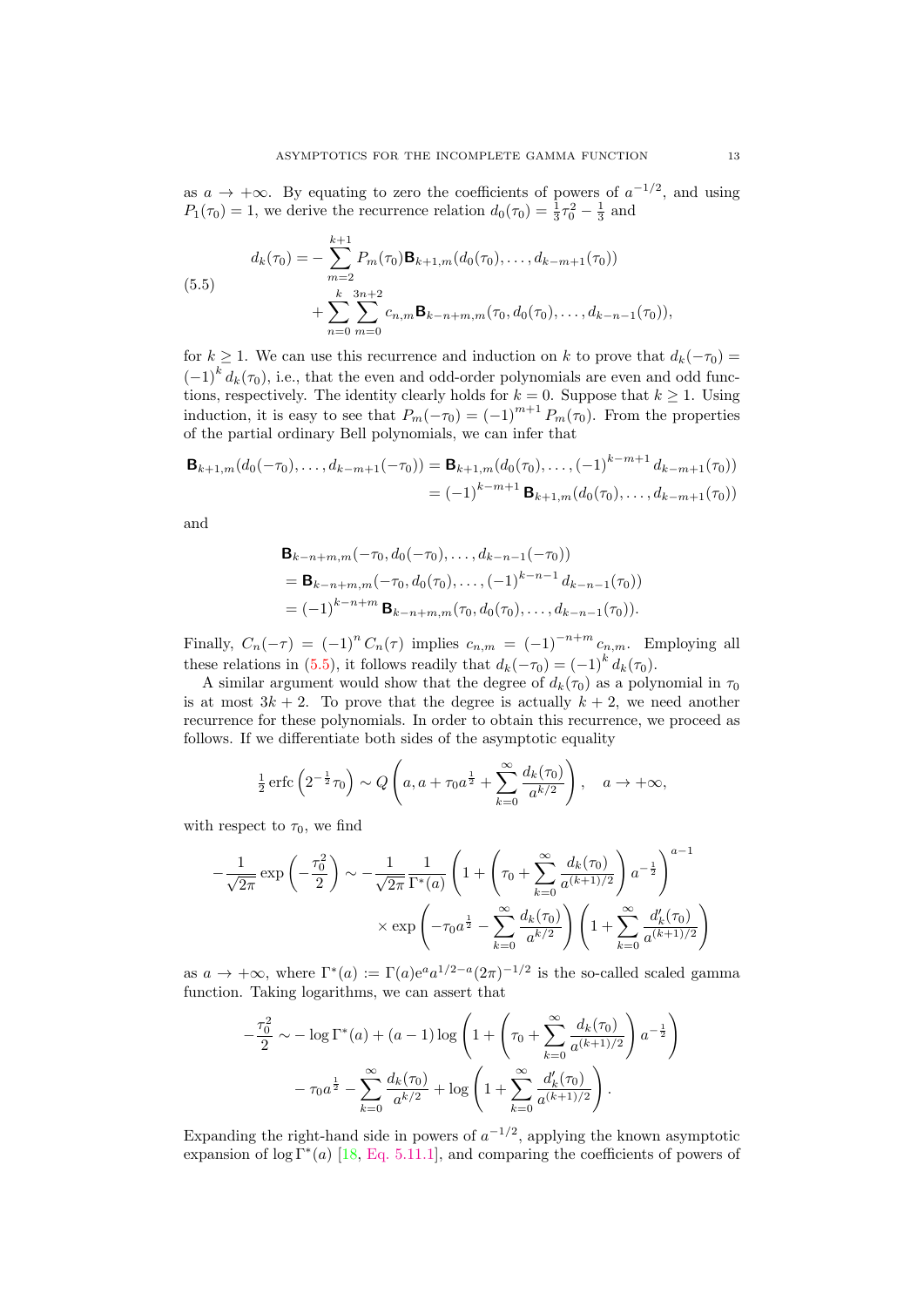$a^{-1/2}$  on each side, we deduce

(5.6)  
\n
$$
\sum_{m=2}^{k+2} \frac{(-1)^m}{m} \mathbf{B}_{k+2,m}(\tau_0, d_0(\tau_0), \dots, d_{k-m+1}(\tau_0))
$$
\n
$$
+ \sum_{m=1}^k \frac{(-1)^m}{m} \left( \mathbf{B}_{k,m}(d'_0(\tau_0), \dots, d'_{k-m}(\tau_0)) - \mathbf{B}_{k,m}(\tau_0, d_0(\tau_0), \dots, d_{k-m-1}(\tau_0)) \right)
$$
\n
$$
= \begin{cases}\n-\frac{B_{2n}}{2n(2n-1)} & \text{if } k = 4n-2, \\
0 & \text{otherwise.}\n\end{cases}
$$

Here  $B_{2n}$  denotes the even-order Bernoulli numbers [\[18,](#page-20-0) §[24.2\(i\)\]](http://dlmf.nist.gov/24.2.i). We can extract out the highest coefficient  $d_{k-1}(\tau_0)$  and write the above expression as

$$
\tau_0 d_{k-1}(\tau_0) - d'_{k-1}(\tau_0) + \frac{1}{2} \sum_{m=1}^{k-1} d_{m-1}(\tau_0) d_{k-m-1}(\tau_0)
$$
  
+ 
$$
\sum_{m=3}^{k+2} \frac{(-1)^m}{m} \mathbf{B}_{k+2,m}(\tau_0, d_0(\tau_0), \dots, d_{k-m+1}(\tau_0))
$$
  
+ 
$$
\sum_{m=2}^{k} \frac{(-1)^m}{m} \mathbf{B}_{k,m} (d'_0(\tau_0), \dots, d'_{k-m}(\tau_0)) - \sum_{m=1}^{k} \frac{(-1)^m}{m} \mathbf{B}_{k,m}(\tau_0, d_0(\tau_0), \dots, d_{k-m-1}(\tau_0))
$$
  
= 
$$
\begin{cases} -\frac{B_{2n}}{2n(2n-1)} & \text{if } k = 4n-2, \\ 0 & \text{otherwise.} \end{cases}
$$

Now a simple induction argument using the properties of the partial ordinary Bell polynomials shows that the degree of  $d_{k-1}(\tau_0)$  as a polynomial in  $\tau_0$  is at most  $k + 1$ . It remains to prove that the leading coefficients of these polynomials are non-zero. Let us denote  $\delta_1=1$  and

$$
d_k(\tau_0)=\delta_{k+2}\tau_0^{k+2}+\cdots,
$$

for  $k \geq 0$ . From  $(5.6)$ , we can infer that

$$
\sum_{m=2}^{k} \frac{(-1)^m}{m} \mathbf{B}_{k,m}(\delta_1, \dots, \delta_{k-m+1}) = 0, \quad k \ge 3,
$$

or, equivalently,

$$
\sum_{m=1}^{k} \frac{(-1)^{m+1}}{m} \mathbf{B}_{k,m}(\delta_1, \dots, \delta_{k-m+1}) = \delta_k, \quad k \ge 3.
$$

By the definition of the partial ordinary Bell polynomials, this equality translates to the following relation between formal power series

$$
\log\left(1+\sum_{k=1}^{\infty}\delta_kx^k\right)=-\frac{x^2}{2}+\sum_{k=1}^{\infty}\delta_kx^k.
$$

By the results of the paper [\[1\]](#page-20-0), we have the explicit expression

$$
\delta_k = \frac{1}{k!} \left[ \frac{d^{k-1}}{dx^{k-1}} \left( \frac{x^2/2}{e^x - x - 1} \right)^{k/2} \right]_{x=0}
$$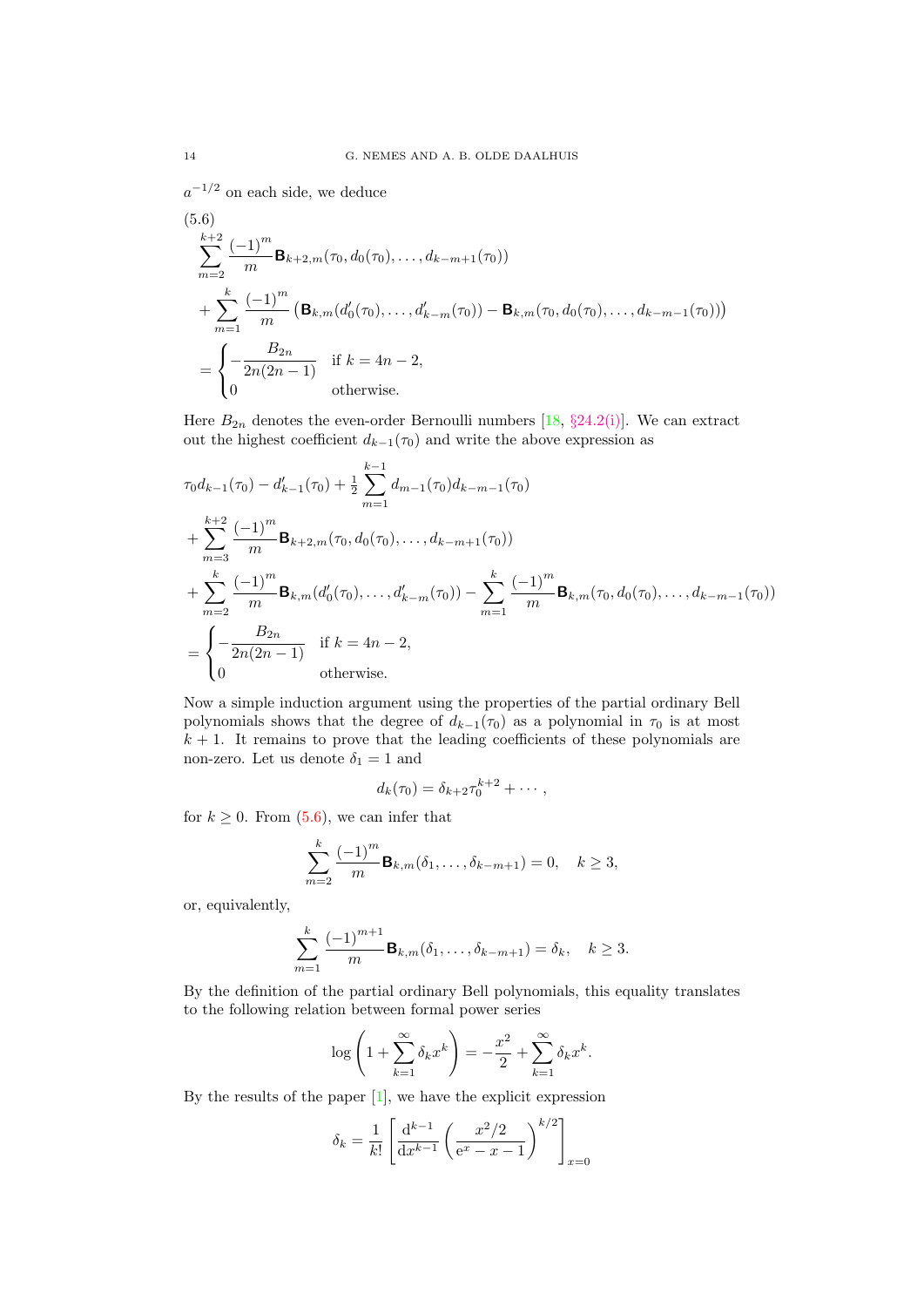<span id="page-15-0"></span>provided  $k \geq 3$ . Combining this expression with the results of the paper [\[17\]](#page-20-0), we find that the sequence  $\delta_k$  is related to the coefficients of the large-a asymptotic expansion of  $\Gamma(a, a)$  as follows:

$$
\Gamma(a, a) \sim \sqrt{\frac{\pi}{2}} a^{a-1/2} e^{-a} \left( 1 - \frac{1}{3} \sqrt{\frac{2}{\pi a}} + \sum_{k=2}^{\infty} \frac{(k+1)! \delta_{k+1}}{2^{k/2} \Gamma(\frac{k}{2}+1)} \frac{1}{a^{k/2}} \right), \quad a \to +\infty.
$$

The coefficients in this asymptotic expansion are known to be non-zero as a conse-quence of their integral representations given in [\[17\]](#page-20-0). Thus,  $\delta_k \neq 0$  if  $k \geq 3$ . The case  $k = 2$  is trivial since  $\delta_2 = \frac{1}{3}$ .

We continue with the proof of Theorem [1.4.](#page-4-0) A simple manipulation of  $(1.2)$ shows that

$$
(5.7)
$$

$$
(-x)^{a} \gamma^{*}(a,x) \sim \cos(\pi a) + \frac{\sin(\pi a)}{\pi} \left(2\sqrt{\pi}F\left(2^{-\frac{1}{2}}\tau\right) + \sqrt{\frac{2\pi}{-a}} \sum_{n=0}^{\infty} \frac{(-i)^{n} C_{n}(i\tau)}{(-a)^{n/2}}\right) \exp\left(\frac{\tau^{2}}{2}\right),
$$

as  $a \to -\infty$ , uniformly with respect to bounded real values of  $\tau$  (compare [\[18,](#page-20-0) [Eq. 8.11.11\]](http://dlmf.nist.gov/8.11.11)). Here  $x = a - \tau(-a)^{\frac{1}{2}}$ . Now, let  $x_-(a)$  be the unique negative zero of  $\gamma^*(a,x)$  and write  $x_-(a) = a - \tau(-a)^{\frac{1}{2}}$ . Employing the definition [\(1.7\)](#page-4-0) of  $\tau_1$ , (5.7) may be rewritten in the form

$$
\sqrt{2} \exp\left(-\frac{\tau^2}{2}\right) \left(F\left(2^{-\frac{1}{2}}\tau_1\right) \exp\left(\frac{\tau_1^2}{2}\right) - F\left(2^{-\frac{1}{2}}\tau\right) \exp\left(\frac{\tau^2}{2}\right)\right) \sim \sum_{n=0}^{\infty} \frac{(-i)^n C_n (i\tau)}{(-a)^{(n+1)/2}},
$$

as  $a \to -\infty$ . This asymptotic equality is further equivalent to

(5.8) 
$$
\sqrt{\frac{\pi}{2}} \exp\left(-\frac{\tau^2}{2}\right) \left( \text{erfc}\left(2^{-\frac{1}{2}}i\tau_1\right) - \text{erfc}\left(2^{-\frac{1}{2}}i\tau\right) \right) \sim \sum_{n=0}^{\infty} \frac{(-i)^{n+1} C_n(i\tau)}{(-a)^{(n+1)/2}},
$$

as  $a \to -\infty$ . Thus, the inversion problem is formally equivalent to that of [\(5.1\)](#page-12-0), with  $i\tau$ ,  $i\tau_1$  and  $-ae^{\pi i}$  in place of  $\tau$ ,  $\tau_0$  and a. Therefore, if we seek for a solution of the asymptotic equality  $(5.8)$  in the form

$$
\tau \sim \tau_1 + \sum_{k=0}^\infty \frac{\widetilde{d}_k(\tau_1)}{(-a)^{(k+1)/2}}, \quad a \to -\infty,
$$

using the above procedure, we find that  $\widetilde{d}_k(\tau_1) = -(-i)^k d_k(i\tau_1)$ .

.

We close this section by commenting on the implementation of the recurrence relation [\(5.5\)](#page-13-0). To evaluate the partial ordinary Bell polynomials, we use the formal generating function [\[15,](#page-20-0) Appendix]

(5.9) 
$$
\exp\left(y\sum_{n=1}^{\infty}\alpha_n x^n\right) = \sum_{k=0}^{\infty}\sum_{m=0}^{\infty}\frac{\mathbf{B}_{k,m}\left(\alpha_1,\alpha_2,\ldots,\alpha_{k-m+1}\right)}{m!}x^k y^m.
$$

The Taylor coefficients of this generating function can be easily obtained with any computer algebra package. We combine (5.9) with [\(5.5\)](#page-13-0) to compute the  $d_k(\tau_0)$ 's. The explicit forms of the first several coefficients are presented in Table [2](#page-16-0) below.

Note that when evaluating  $\mathbf{B}_{k,m}$   $(m = 0, 1, \ldots, k)$  via  $(5.9)$ , the sum  $\sum_{k=1}^{\infty}$  $n=1$ can be

replaced by the finite sum  $\sum^{k+1}$  $n=1$ 

#### 6. Numerical comparisons

In this section, we compare the global uniform asymptotic expansion [\(2.6\)](#page-7-0) with our new transition region expansion [\(1.1\)](#page-2-0). We denote  $\lambda = z/a$  as usual.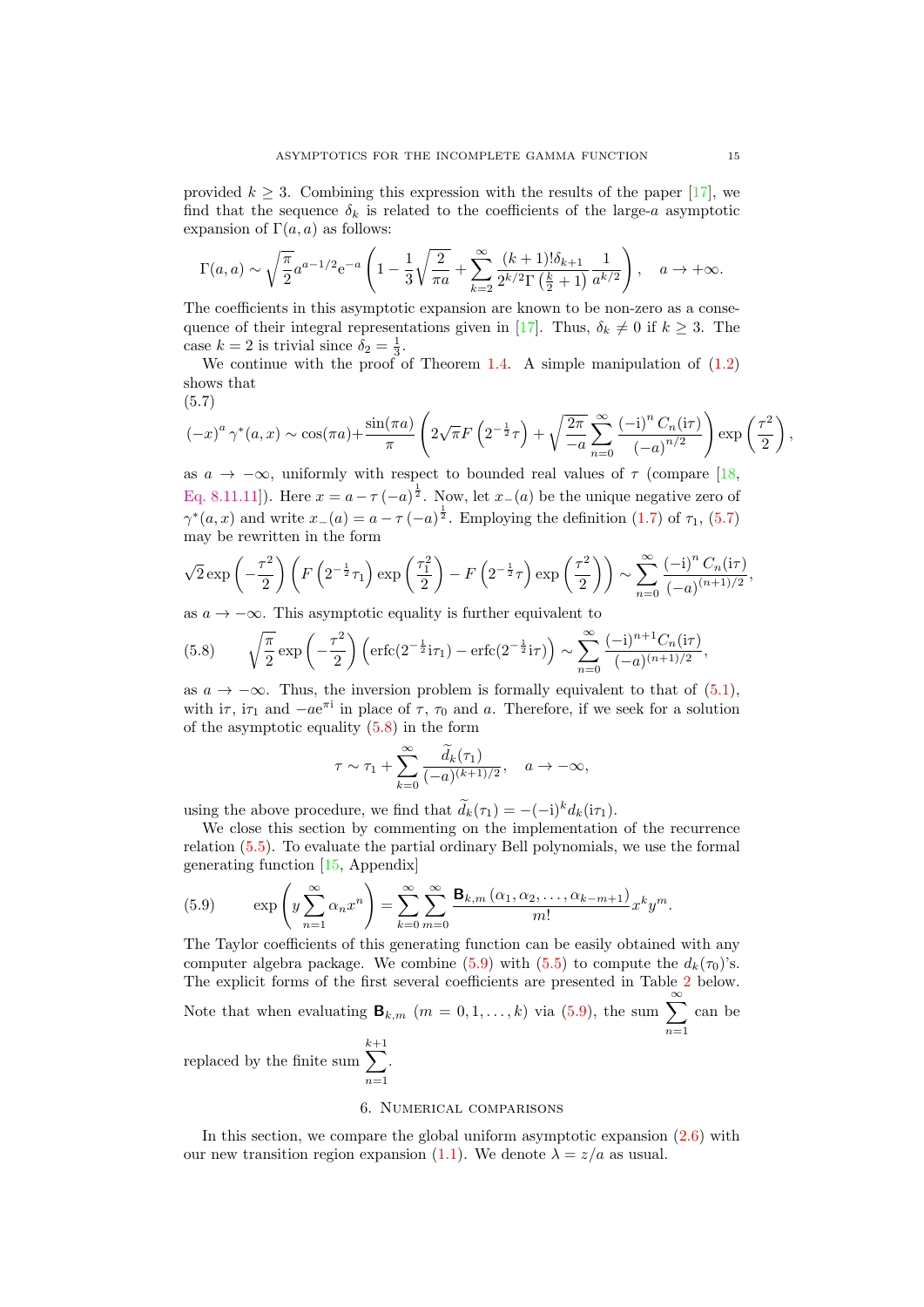

TABLE 2. The coefficients  $d_n(\tau_0)$  for  $0 \le n \le 10$ .

6.1. The transition region expansion. According to Proposition [1.2,](#page-3-0) the tran-sition region expansion [\(1.1\)](#page-2-0) holds for  $\tau = \mathcal{O}(|a|^{\mu})$ , as  $a \to \infty$ , with  $\mu < \frac{1}{6}$ , that is for  $\lambda - 1 = \mathcal{O}(|a|^{\nu})$ , with  $\nu < -\frac{1}{3}$ . The main reason for this is that the coefficients  $C_n(\tau)$  are polynomials of degree  $3n + 2$ , and if  $\tau \sim Ka^{1/6}$  held, all the terms in the divergent asymptotic expansion [\(1.1\)](#page-2-0) would be of the same order. It follows from [\(3.4\)](#page-11-0) and [\(3.6\)](#page-11-0) that if we replaced the  $C_n(\tau)$ 's in [\(1.1\)](#page-2-0) by their leading terms, then the resulting infinite series would actually converge. Numerical experiments illustrate that even in the case that  $\tau \sim Ka^{1/6}$ , the expansion [\(1.1\)](#page-2-0) still provides reasonable approximations. Accordingly, the expansion [\(1.1\)](#page-2-0) has an asymptotic property when  $\tau = \mathcal{O}(|a|^{\mu})$ , with  $\mu < \frac{1}{6}$ , and we can allow  $\mu$  to be close to  $\frac{1}{6}$ .

6.2. The global uniform asymptotic expansion. The global uniform asymp-totic expansion [\(2.6\)](#page-7-0) has the advantage that it is valid as  $a \to \infty$ , uniformly with respect to  $\lambda$  in the sector  $|\arg \lambda| \leq 2\pi - \delta < 2\pi$ . The main drawback of the expansion is that the coefficients are significantly more complicated than the  $b_n(\lambda)$ 's and  $C_n(\tau)$ 's above, which are polynomials satisfying simple recurrence relations. The evaluation of the coefficients  $c_n(\eta)$  near the point  $\eta = 0$  ( $\lambda = 1$ ) is especially difficult because they possess a removable singularity at this point. In Appendix [B,](#page-18-0) we give several methods to compute the  $c_n(\eta)$ 's in a stable manner.

In Figure [1,](#page-17-0) we compare the terms of the asymptotic series  $(1.1)$  and  $(2.6)$  in the case that  $a = 3$  and  $\tau = 0.1$ . Since  $\tau$  it small, it is illustrated that  $C_{2n}(\tau) \approx$  $c_n(\eta)$ , which follows from the identity  $C_{2n}(0) = c_n(0)$ . The terms first decrease in magnitude, reach a minimum, and then increase. This is the typical behaviour of Gevrey-1 divergent series (see, e.g., [\[13\]](#page-20-0)). The grey asterisks in Figure [1](#page-17-0) are the absolute values of the remainders in  $(1.1)$  after n terms. As expected, they are approximately of the same size as the corresponding first neglected terms. This will also be the case for the uniform asymptotic expansion  $(2.6)$ . It is suggested by

<span id="page-16-0"></span>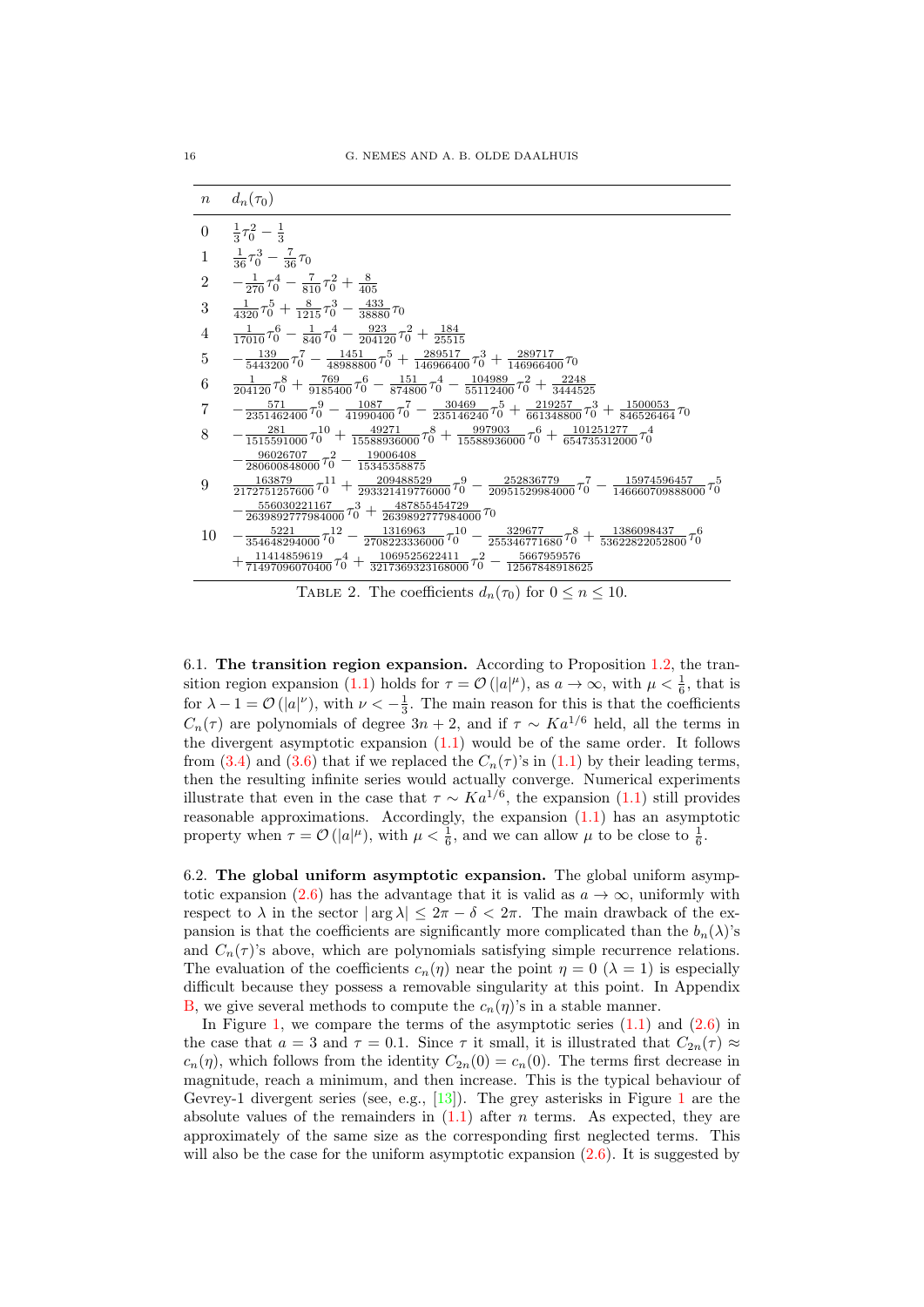<span id="page-17-0"></span>

FIGURE 1. The absolute value of the *n*th term in  $(1.1)$  (crosses), the absolute value of the  $\frac{1}{2}$ nth term (for even n) in [\(2.6\)](#page-7-0) (circles), and the absolute value of the remainder in  $(1.1)$  after *n* terms (grey asterisks).

Figure 1 that in the case of  $n = 34$ , our approximation produces 11 correct digits whereas the uniform asymptotic approximation  $(2.6)$  gives us only 9 correct digits.



FIGURE 2. The absolute value of the *n*th term in  $(1.1)$  (crosses), the absolute value of the  $\frac{1}{2}$ nth term (for even n) in [\(2.6\)](#page-7-0) (circles), and the absolute value of the remainder in  $(1.1)$  after *n* terms (grey asterisks).

Similarly, in Figure 2, we consider the case that  $a = 3$  and  $\tau = 1.1$ . No significant difference is seen between Figures 1 and 2.

Finally, in Figure [3,](#page-18-0) we consider the case when  $a = 3$  and  $\tau = 1.321$ , that is, when  $\tau \approx 1.1a^{1/6}$ . Thus, the divergent series [\(1.1\)](#page-2-0) does not have an asymptotic property anymore. Although the behaviour of the terms in  $(1.1)$  has clearly changed, it seems that the magnitudes of the smallest terms in  $(1.1)$  and  $(2.6)$  remained approximately equal.

#### Acknowledgement

The authors thank the anonymous referee for his/her helpful comments and suggestions on the manuscript.

Appendix A. Asymptotic expansions away from the transition points

The outer expansions  $(2.1)$  and  $(2.2)$  break down near the transition point, that is, when  $\lambda$  approaches 1, since their terms become singular in this limit. Note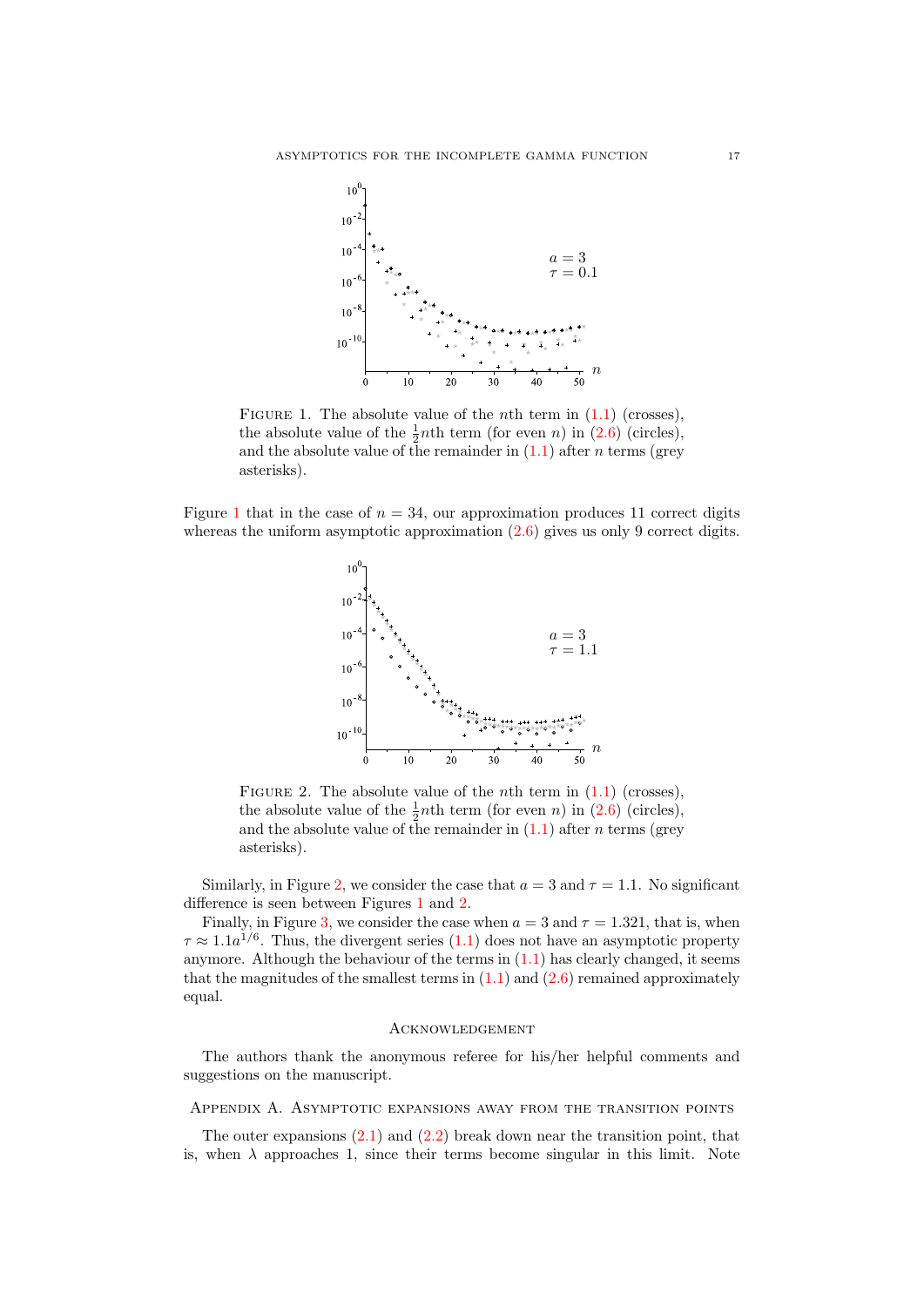<span id="page-18-0"></span>

FIGURE 3. The absolute value of the *n*th term in  $(1.1)$  (crosses), the absolute value of the  $\frac{1}{2}$ nth term (for even n) in [\(2.6\)](#page-7-0) (circles), and the absolute value of the remainder in  $(1.1)$  after *n* terms (grey asterisks).

that in Theorem [1.1](#page-2-0) we take  $z = a + \tau a^{1/2}$ , thus  $\lambda = z/a = 1 + \tau a^{-1/2}$ . In the forthcoming we examine the  $\tau$ -region of validity of these outer expansions.

For [\(2.1\)](#page-5-0) and [\(2.2\)](#page-5-0) to have an asymptotic property we need  $(z-a)^2/a =$  $a (\lambda - 1)^2$  to be large as  $a \to \infty$ . Hence, we require that  $\lambda - 1 = \mathcal{O}(|a|^{\nu})$ , as  $a \to \infty$ , with  $\nu > -\frac{1}{2}$ . Therefore, since  $\tau = (\lambda - 1)a^{1/2}$ , we require that  $\tau = \mathcal{O}(|a|^{\mu})$ , as  $a \to \infty$ , with  $\mu > 0$ .

We can also consider the optimal number of terms of the divergent series  $(2.1)$ and [\(2.2\)](#page-5-0) to illustrate the necessity of the condition  $\nu > -\frac{1}{2}$ . For this, we need the asymptotic behaviour of the coefficients  $b_n(\lambda)$  as  $n \to +\infty$ . We take  $\lambda > 0, \lambda \neq 1$ . Then, according to  $[2, Eq. 23, p. 161], [17]$  $[2, Eq. 23, p. 161], [17]$ , we have

(A.1) 
$$
b_n(\lambda) = \frac{1}{\sqrt{2\pi}} \frac{\Gamma\left(n + \frac{1}{2}\right) (\lambda - 1)^{2n+1}}{(\lambda - \log \lambda - 1)^{n + \frac{1}{2}}} \operatorname{sgn}(\lambda - 1) \left(1 + \mathcal{O}_{\lambda}\left(\frac{1}{n}\right)\right)
$$

as  $n \to +\infty$ . Now let n be the optimal number of terms of the divergent series  $(2.1)$  and  $(2.2)$ , i.e., the index of the numerically least term. Then, by  $(A.1)$ , approximately

$$
1\approx\left|\frac{\frac{(-a)^{n+1}b_{n+1}(\lambda)}{(z-a)^{2n+3}}}{\frac{(-a)^{n}b_{n}(\lambda)}{(z-a)^{2n+1}}}\right|=\left|\frac{b_{n+1}(\lambda)}{a\left(\lambda-1\right)^{2}b_{n}(\lambda)}\right|\sim\left|\frac{n}{a(\lambda-1-\log\lambda)}\right|,
$$

as  $n \to +\infty$ . In the case that  $\lambda - 1 = \mathcal{O}(|a|^{\nu})$ , with  $-\frac{1}{2} < \nu < 0$ , we have  $2n \approx |a|^{1+2\nu}$ , and the optimal number of terms shrinks to zero as  $\nu$  approaches  $-\frac{1}{2}$ .

Appendix B. The coefficients in the uniform asymptotic expansions

As mentioned above, in Temme [\[27\]](#page-21-0) power series expansions in  $\eta$  are given for the coefficients  $c_n(\eta)$ . Here we consider the same expansion, but also one in powers of  $\lambda - 1$ ; the latter seems more natural, and the details are simpler. In both cases, we give (new) recurrence relations for the coefficients. We introduce the expansions

(B.1) 
$$
c_n(\eta) = \sum_{k=0}^{\infty} e_{k,n} (\lambda - 1)^k = \sum_{k=0}^{\infty} f_{k,n} \eta^k.
$$

Observe that  $c_0(\eta)$  satisfies the equation

$$
2 (\lambda - \log \lambda - 1) ((\lambda - 1)c_0(\eta) - 1)^2 = (\lambda - 1)^2,
$$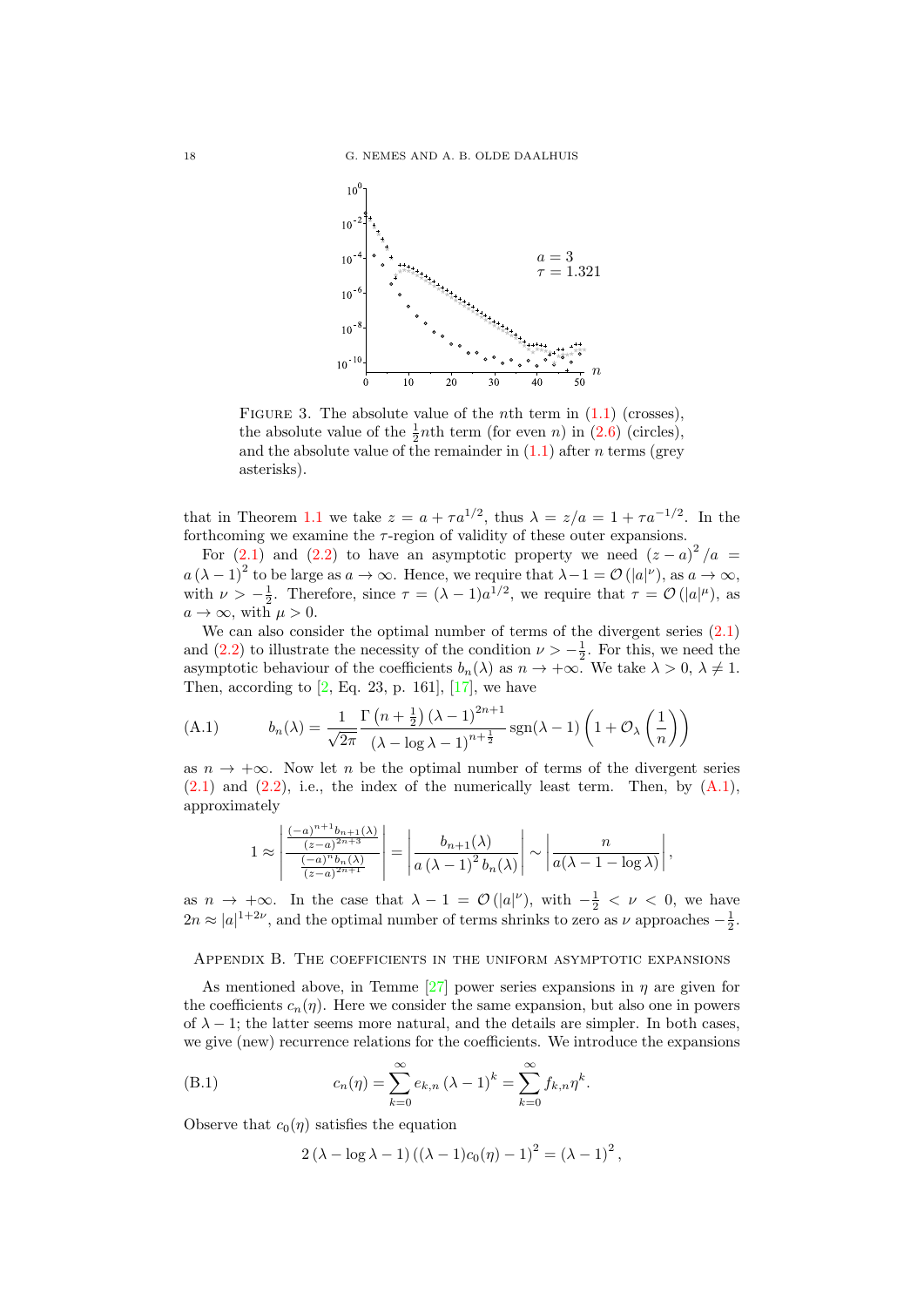<span id="page-19-0"></span>and since  $\lambda \eta \frac{d\eta}{d\lambda} = \lambda - 1$ , the recurrence relation in [\(2.8\)](#page-7-0) can be written as

$$
c_n(\eta) = \frac{\gamma_n}{\lambda - 1} + \frac{\lambda}{\lambda - 1} \frac{\mathrm{d}c_{n-1}(\eta)}{\mathrm{d}\lambda}, \quad n \ge 1.
$$

Therefore, we obtain for the coefficient  $e_{k,n}$  the recurrence relations

(B.2) 
$$
e_{k,0} = \frac{(-1)^{k+1}}{k+3} - 2\sum_{l=1}^{k} \frac{(-1)^l}{l+2} e_{k-l,0} - \sum_{l=1}^{k} \sum_{m=1}^{l} \frac{(-1)^m}{m+1} e_{k-l,0} e_{l-m,0},
$$

thus  $e_{0,0} = -\frac{1}{3}$ , and

(B.3) 
$$
e_{k,n+1} = (k+1)e_{k+1,n} + (k+2)e_{k+2,n}.
$$

Hence, it is straightforward to compute the first several coefficients. Note that if we know the first K Taylor coefficients of  $c_n(\eta)$ , then we can use (B.3) to compute the first  $K - 2$  Taylor coefficients of  $c_{n+1}(\eta)$ . In each step we lose two Taylor coefficients. Fortunately, this is not a serious problem, since it is easy to compute many of the coefficients for  $c_0(\eta)$  via (B.2).

Regarding the coefficients  $f_{k,n}$  in  $(B.1)$ , we observe that  $c_0(\eta)$  satisfies the differential equation

$$
\eta \frac{dc_0(\eta)}{d\eta} + \eta^2 c_0^3(\eta) + (\eta^2 + 3\eta) c_0^2(\eta) + (2\eta + 3)c_0(\eta) + 1 = 0,
$$

and that we can rewrite  $(2.8)$  as

(B.4) 
$$
c_n(\eta) = \gamma_n c_0(\eta) + \frac{1}{\eta} \left( \frac{d c_{n-1}(\eta)}{d \eta} + \gamma_n \right).
$$

Therefore, we obtain for the coefficient  $f_{k,n}$  the recurrence relations (B.5)

$$
-(k+3)f_{k,0} = 2f_{k-1,0} + 3\sum_{l=1}^{k} f_{l-1,0}f_{k-l,0} + \sum_{l=2}^{k} f_{l-2,0}f_{k-l,0} + \sum_{l=2}^{k} \sum_{m=0}^{k-l} f_{l-2,0}f_{m,0}f_{k-l-m,0},
$$

with  $f_{0,0} = -\frac{1}{3}$ , and

(B.6) 
$$
f_{k,n+1} = (k+2)f_{k+2,n} - f_{1,n}f_{k,0}.
$$

Note that from (B.4) it follows that  $\gamma_{n+1} + f_{1,n} = 0$ , and we have used this to express the final term in  $(B.6)$  in terms of  $f_{1,n}$ .

In [\(B.1\)](#page-18-0), the first series converges for  $|\lambda - 1| < 1$  and the second for  $|\eta| < 2\sqrt{\pi}$ . Hence, although the  $\lambda$ -sum has the advantage that it is in terms of the original parameter, the  $\eta$ -sum has the advantage that it converges in a larger region.

Another way to compute the  $c_n(\eta)$ 's in a stable manner is to use the integral representation [\[4\]](#page-20-0)

$$
c_n(\eta) = \frac{\mathrm{i} \left(-1\right)^n \Gamma(n + \frac{1}{2})}{\left(2\pi\right)^{\frac{3}{2}}} \oint_{\{1,\lambda\}} \frac{\mathrm{d}t}{\left(t-\lambda\right) \left(t-1-\log t\right)^{n+\frac{1}{2}}},
$$

where the contour of integration is a simple loop surrounding the points 1 and  $\lambda$ in the positive sense. Taking  $\lambda$  close to 1, we can choose for the contour a circle with centre 1 and radius  $r < 1$ . According to the paper [\[34\]](#page-21-0), the trapezoidal rule converges exponentially fast for this type of integral and we obtain a simple method to compute the coefficients via

(B.7)

$$
c_n(\eta) \approx \frac{\Gamma(n+\frac{1}{2})}{2M\sqrt{2\pi}} \sum_{m=1-M}^{M} \frac{\sqrt{\frac{\omega_m^2}{\omega_m - \log(\omega_m+1)}}}{(\lambda - \omega_m - 1)\left(\log(\omega_m+1) - \omega_m\right)^n}, \text{ where } \omega_m = r e^{\pi i m/M}.
$$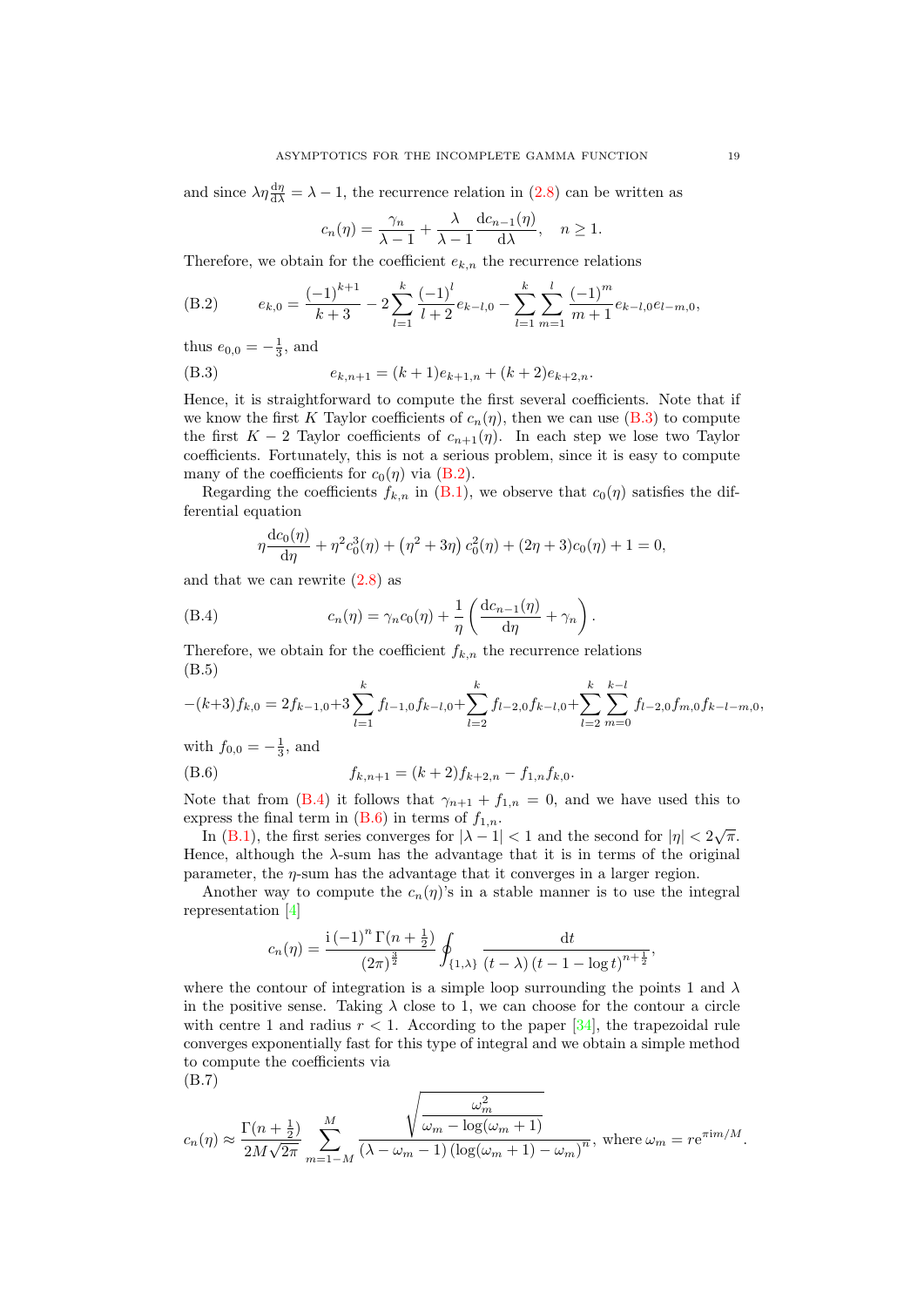<span id="page-20-0"></span>The introduction of the factor  $\omega_m^2$  inside the square root makes it single-valued, and therefore computer algebra packages can work with [\(B.7\)](#page-19-0) without any problems.

#### **REFERENCES**

- [1] S. Brassesco, M. A. Méndez, The asymptotic expansion for  $n!$  and the Lagrange inversion formula, Ramanujan J. 24 (2011), no. 2, pp. 219–234.
- [2] R. B. Dingle, Asymptotic Expansions: Their Derivation and Interpretation, Academic Press, London, 1973.
- [3] T. M. Dunster, Asymptotics of the generalized exponential integral, and error bounds in the uniform asymptotic smoothing of its Stokes discontinuities, Proc. Roy. Soc. London Ser. A 452 (1996), no. 1949, pp. 1351–1367.
- [4] T. M. Dunster, R. B. Paris, S. Cang, On the high-order coefficients in the uniform asymptotic expansion for the incomplete gamma function, Methods Appl. Anal. 5 (1998), no. 3, pp. 223– 247.
- [5] W. Gautschi, Exponential integral  $\int_1^\infty e^{-xt}t^{-n}dt$  for large values of n, J. Res. Nat. Bur. Standards 62 (1959), pp. 123-125.
- [6] M. B. Giles, Algorithm 955: Approximation of the inverse Poisson cumulative distribution function, ACM Trans. Math. Softw. 42 (2016), no. 1, Article 7, 22 pp.
- [7] C. Ferreira, J. L. López, E. Pérez-Sinusía, Incomplete gamma functions for large values of their variables, Adv. in Appl. Math. **34** (2005), no. 3, pp. 467–485.
- [8] H. E. Fettis, An asymptotic expansion for the upper percentage points of the  $\chi^2$ -distribution, Math. Comp. 33 (1979), no. 147, pp. 1059–1064.
- [9] N. L. Johnson, S. Kotz, N. Balakrishnan, Continuous Univariate Distributions. Vol. 1, second ed., Wiley Series in Probability and Mathematical Statistics: Applied Probability and Statistics, John Wiley & Sons, Inc., New York, 1994.
- [10] K. S. Kölbig, On the zeros of the incomplete gamma function, *Math. Comp.* 26 (1972), no. 119, pp. 751–755.
- [11] M. A. Lukas, Performance criteria and discrimination of extreme undersmoothing in nonparametric regression, J. Stat. Plan. Inference 153 (2014), pp. 56–74.
- [12] K. Mahler, Über die Nullstellen der unvollständigen Gammafunktionen, Rend. del Circ. Matem. Palermo 54 (1930), pp. 1–41.
- [13] C. Mitschi, D. Sauzin, Divergent series, summability and resurgence. I, Lect. Notes Math. 2153, Springer, 2016.
- [14] A. Navarra, C. M. Pinotti, V. Ravelomanana, F. Betti Sorbelli, R. Ciotti, Cooperative training for high density sensor and actor networks, J. Sel. Areas Commun. 28 (2010), no. 5, pp. 753– 763.
- [15] G. Nemes, An explicit formula for the coefficients in Laplace's method, Constr. Approx. 38 (2013), no. 3, pp. 471–487.
- [16] G. Nemes, The resurgence properties of the incomplete gamma function II, Stud. Appl. Math. 135 (2015), no. 1, pp. 86–116.
- [17] G. Nemes, The resurgence properties of the incomplete gamma function, I, Anal. Appl. (Sin $gap.$ ) 14 (2016), no. 5, pp. 631–677.
- [18] NIST Digital Library of Mathematical Functions. [http://dlmf.nist.gov/,](http://dlmf.nist.gov/) Release 1.0.19 of 2018-06-22. F. W. J. Olver, A. B. Olde Daalhuis, D. W. Lozier, B. I. Schneider, R. F. Boisvert, C. W. Clark, B. R. Miller, and B. V. Saunders, eds.
- [19] A. B. Olde Daalhuis, On the resurgence properties of the uniform asymptotic expansion of the incomplete gamma function, Methods Appl. Anal. 5 (1998), no. 4, pp. 425–438.
- [20] V. I. Pagurova, An asymptotic formula for the incomplete gamma function, U.S.S.R. Comput. Math. and Math. Phys. 5 (1965), no. 1, pp. 162–166.
- [21] G. Paillard, V. Ravelomanana, Limit theorems for degree of coverage and lifetime in large sensor networks, IEEE INFOCOM 2008 - The 27th Conference on Computer Communications, Phoenix, Arizona, USA, 2008, pp. 106–110.
- [22] P. Palffy-Muhoray, E. G. Virga, X. Zheng, Onsager's missing steps retraced, J. Phys.: Condens. Matter 29 (2017), no. 47, Article 475102, 13 pp.
- [23] R. B. Paris, Error bounds for the uniform asymptotic expansion of the incomplete gamma function, J. Comput. Appl. Math. 147 (2002), no. 1, pp. 215–231.
- [24] R. B. Paris, A uniform asymptotic expansion for the incomplete gamma function, J. Comput. Appl. Math. 148 (2002), no. 2, pp. 323–339.
- [25] R. B. Paris, A uniform asymptotic expansion for the incomplete gamma functions revisited, preprint, [arXiv:1611.00548](https://arxiv.org/abs/1611.00548)
- [26] V. Ravelomanana, Extremal properties of three-dimensional sensor networks with applications, IEEE Trans. Mobile Comput. 3 (2004), no. 3, pp. 246–257.